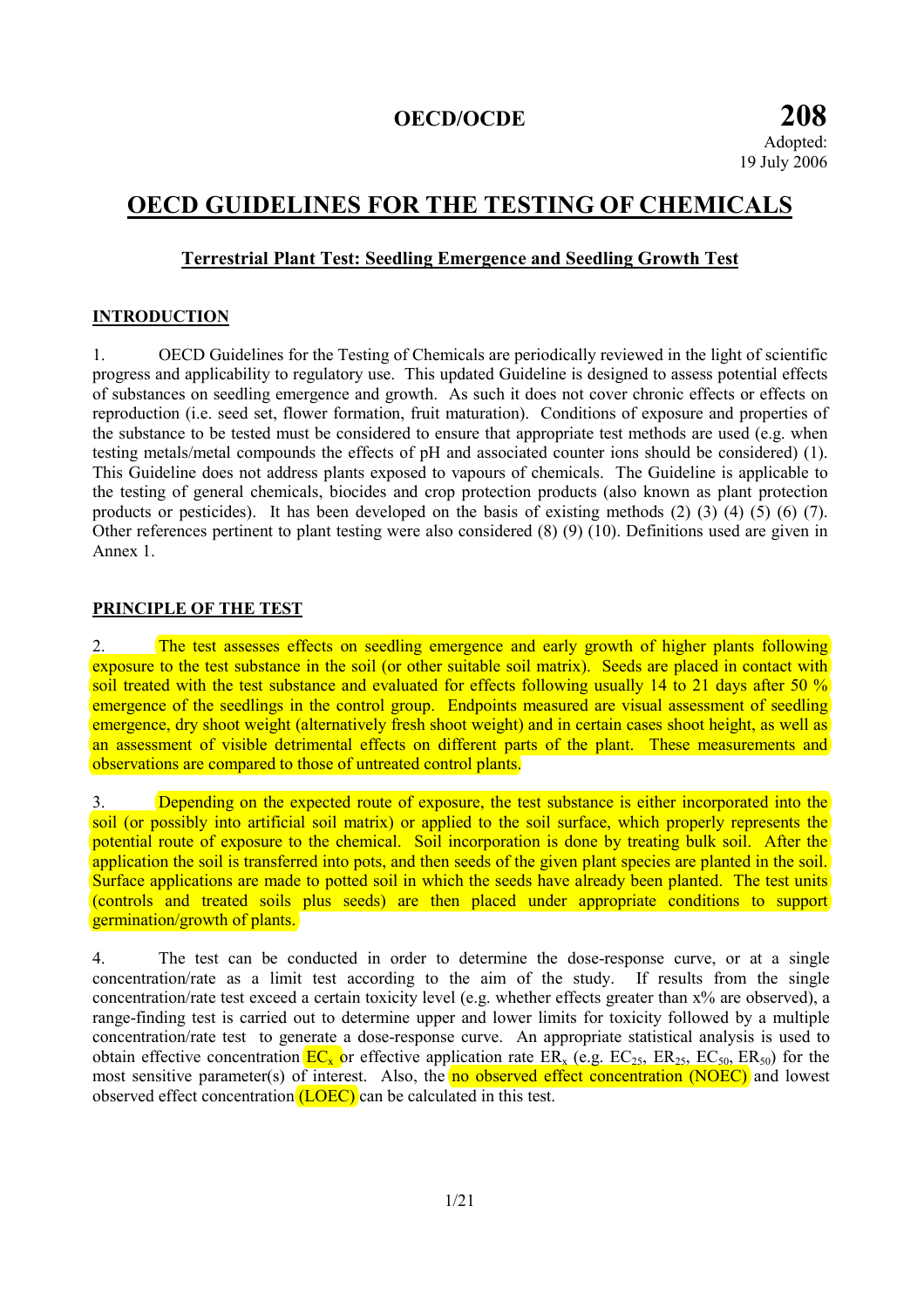## **INFORMATION ON THE TEST SUBSTANCE**

5. The following information is useful for the identification of the expected route of exposure to the substance and in designing the test: structural formula, purity, water solubility, solubility in organic solvents, 1-octanol/water partition coefficient, soil sorption behaviour, vapour pressure, chemical stability in water and light, and biodegradability.

### **VALIDITY OF THE TEST**

6. In order for the test to be considered valid, the following performance criteria must be met in the controls:

- the seedling emergence is at least 70%;
- the seedlings do not exhibit visible phytotoxic effects (e.g. chlorosis, necrosis, wilting, leaf and stem deformations) and the plants exhibit only normal variation in growth and morphology for that particular species;
- the mean survival of emerged control seedlings is at least 90% for the duration of the study;
- environmental conditions for a particular species are identical and growing media contain the same amount of soil matrix, support media, or substrate from the same source.

### **REFERENCE SUBSTANCE**

7. A reference substance may be tested at regular intervals, to verify that performance of the test and the response of the particular test plants and the test conditions have not changed significantly over time. Alternatively, historical biomass or growth measurement of controls could be used to evaluate the performance of the test system in particular laboratories, and can serve as an intra-laboratory quality control measure.

### **DESCRIPTION OF THE METHOD**

### **Natural soil - Artificial substrate**

8. Plants may be grown in pots using a sandy loam, loamy sand, or sandy clay loam that contains up to 1.5 percent organic carbon (approx. 3 percent organic matter). Commercial potting soil or synthetic soil mix that contains up to 1.5 percent organic carbon may also be used. Clay soils should not be used if the test substance is known to have a high affinity for clays. Field soil should be sieved to 2 mm particle size in order to homogenize it and remove coarse particles. The type and texture, % organic carbon, pH and salt content as electronic conductivity of the final prepared soil should be reported. The soil should be classified according to a standard classification scheme (11). The soil could be pasteurized or heat treated in order to reduce the effect of soil pathogens.

9. Natural soil may complicate interpretation of results and increase variability due to varying physical/chemical properties and microbial populations. These variables in turn alter moisture-holding capacity, chemical-binding capacity, aeration, and nutrient and trace element content. In addition to the variations in these physical factors, there will also be variation in chemical properties such as pH and redox potential, which may affect the bioavailability of the test substance  $(12)$   $(13)$   $(14)$ .

10. Artificial substrates are typically not used for testing of crop protection products, but they may be of use for the testing of general chemicals or where it is desired to minimize the variability of the natural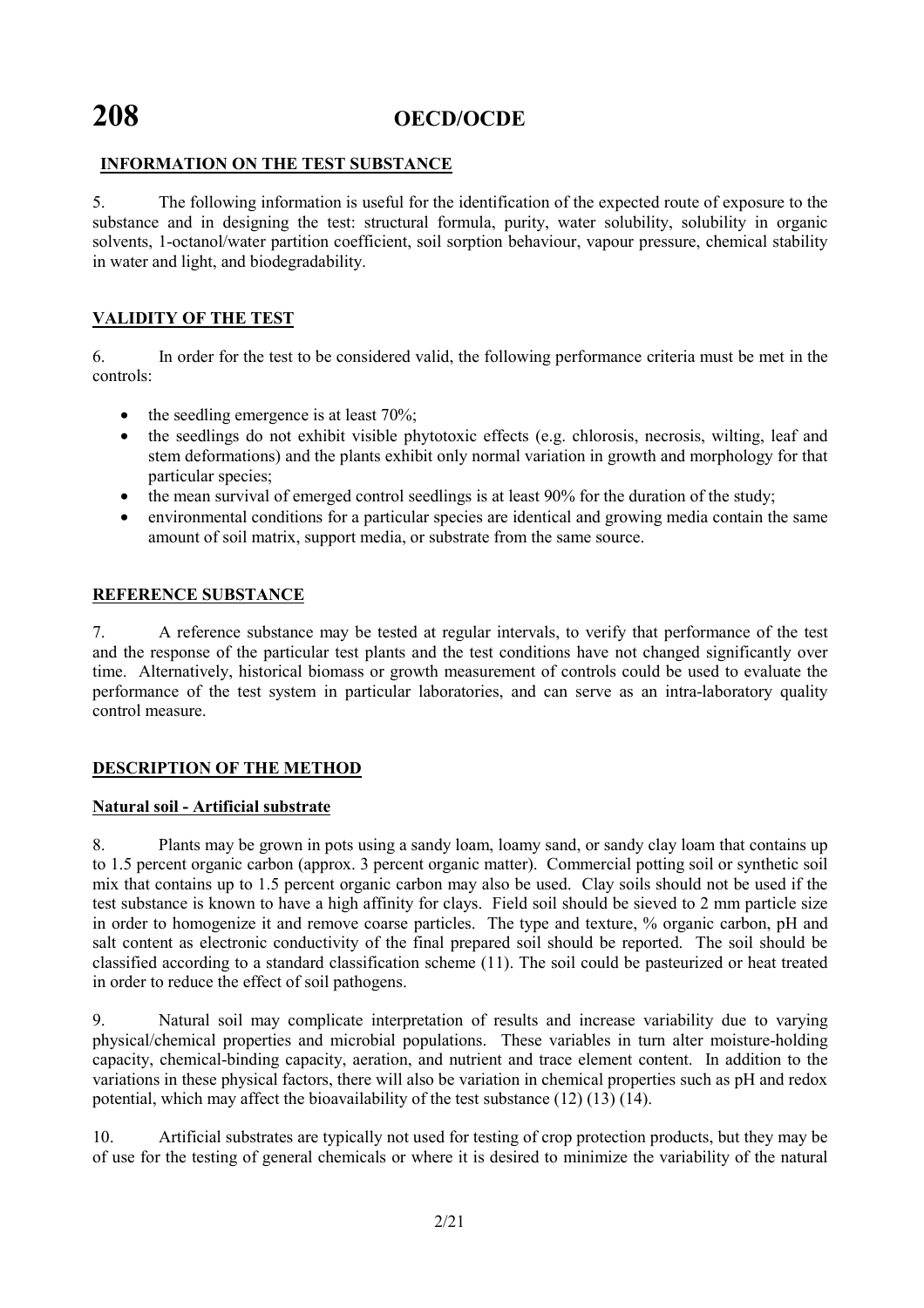soils and increase the comparability of the test results. Substrates used should be composed of inert materials that minimize interaction with the test substance, the solvent carrier, or both. Acid washed quartz sand, mineral wool and glass beads (e.g. 0.35 to 0.85 mm in diameter) have been found to be suitable inert materials that minimally absorb the test substance (15), ensuring that the substance will be maximally available to the seedling via root uptake. Unsuitable substrates would include vermiculite, perlite or other highly absorptive materials. Nutrients for plant growth should be provided to ensure that plants are not stressed through nutrient deficiencies, and where possible this should be assessed via chemical analysis or by visual assessment of control plants.

### **Criteria for selection of test species**

11. The species selected should be reasonably broad, e.g., considering their taxonomic diversity in the plant kingdom, their distribution, abundance, species specific life-cycle characteristics and region of natural occurrence, to develop a range of responses  $(8)$   $(10)$   $(16)$   $(17)$   $(18)$   $(19)$   $(20)$ . The following characteristics of the possible test species should be considered in the selection:

- the species have uniform seeds that are readily available from reliable standard seed source(s) and that produce consistent, reliable and even germination, as well as uniform seedling growth;
- plant is amenable to testing in the laboratory, and can give reliable and reproducible results within and across testing facilities;
- the sensitivity of the species tested should be consistent with the responses of plants found in the environment exposed to the substance;
- they have been used to some extent in previous toxicity tests and their use in, for example, herbicide bioassays, heavy metal screening, salinity or mineral stress tests or allelopathy studies indicates sensitivity to a wide variety of stressors;
- they are compatible with the growth conditions of the test method;
- they meet the validity criteria of the test.

Some of the historically most used test species are listed in Annex 2 and potential non-crop species in Annex 3.

12. The number of species to be tested is dependent on relevant regulatory requirements, therefore it is not specified in this Guideline.

### **Application of the test substance**

13. The substance should be applied in an appropriate carrier (e.g. water, acetone, ethanol, polyethylene glycol, gum Arabic, sand). Formulated products or formulations containing active ingredients and various adjuvants can be tested as well.

### **Incorporation into soil/artificial substrate**

14. Substances which are water soluble or suspended in water can be added to water, and then the solution is mixed with soil with an appropriate mixing device. This type of test may be appropriate if exposure to the chemical is through soil or soil pore-water and that there is concern for root uptake. The water-holding capacity of the soil should not be exceeded by the addition of the test substance. The volume of water added should be the same for each test concentration, but should be limited to prevent soil agglomerate clumping.

15. Substances with low water solubility should be dissolved in a suitable volatile solvent (e.g. acetone, ethanol) and mixed with sand. The solvent can then be removed from the sand using a stream of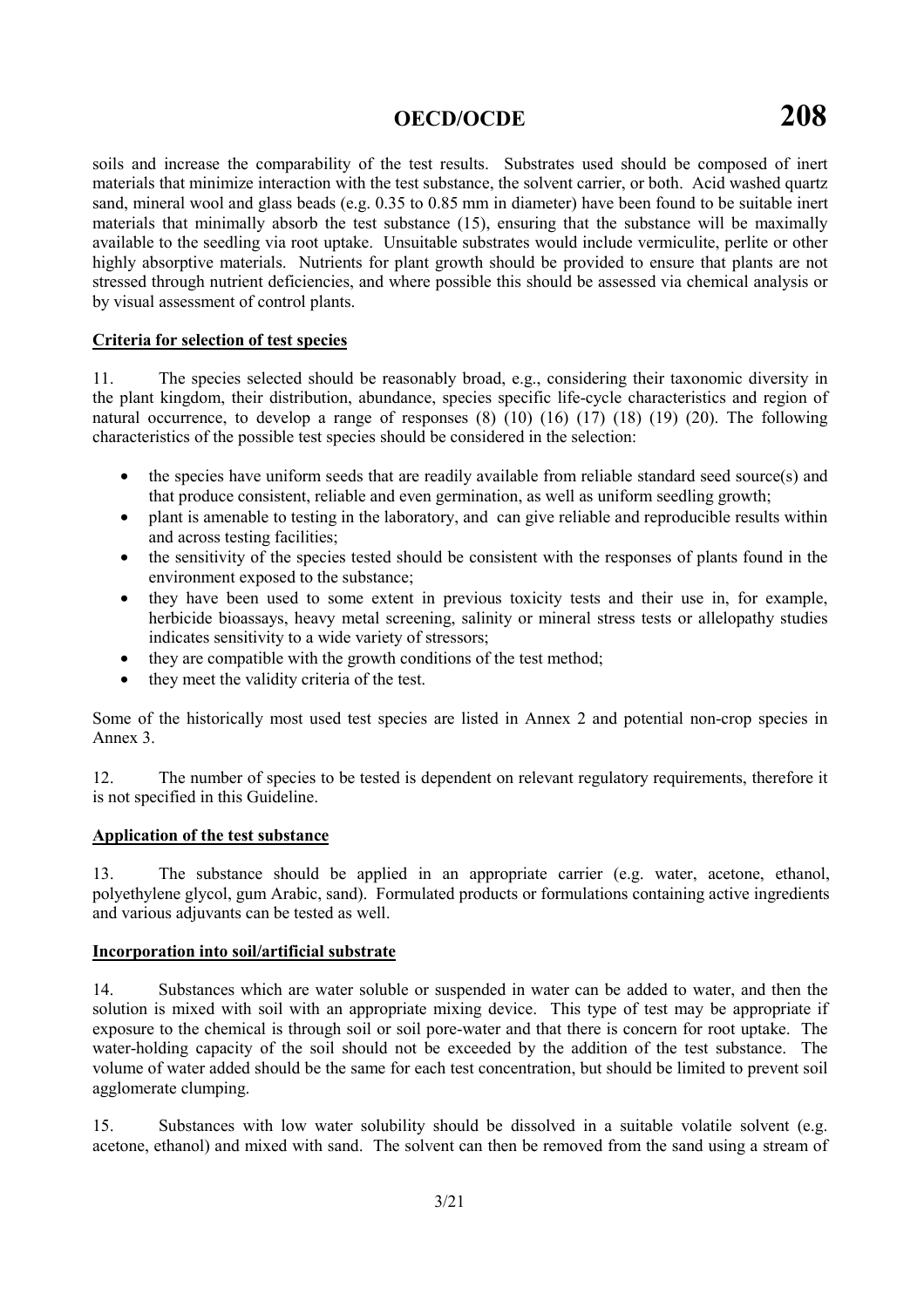air while continuously mixing the sand. The treated sand is mixed with the experimental soil. A second control is established which receives only sand and solvent. Equal amounts of sand, with solvent mixed and removed, are added to all treatment levels and the second control. For solid, insoluble test substances, dry soil and the chemical are mixed in a suitable mixing device. Hereafter, the soil is added to the pots and seeds are sown immediately.

16. When an artificial substrate is used instead of soil, chemicals that are soluble in water can be dissolved in the nutrient solution just prior to the beginning of the test. Chemicals that are insoluble in water, but which can be suspended in water by using a solvent carrier, should be added with the carrier, to the nutrient solution. Water-insoluble chemicals, for which there is no non-toxic water-soluble carrier available, should be dissolved in an appropriate volatile solvent. The solution is mixed with sand or glass beads, placed in a rotary vacuum apparatus, and evaporated, leaving a uniform coating of chemical on sand or beads. A weighed portion of beads should be extracted with the same organic solvent and the chemical assayed before the potting containers are filled.

### **Surface application**

17. For crop protection products, spraying the soil surface with the test solution is often used for application of the test substance. All equipment used in conducting the tests, including equipment used to prepare and administer the test substance, should be of such design and capacity that the tests involving this equipment can be conducted in an accurate way and it will give a reproducible coverage. The coverage should be uniform across the soil surfaces. Care should be taken to avoid the possibilities of chemicals being adsorbed to or reacting with the equipment (e.g. plastic tubing and lipophilic chemicals or steel parts and elements). The test substance is sprayed onto the soil surface simulating typical spray tank applications. Generally, spray volumes should be in the range of normal agricultural practice and the volumes (amount of water etc. should be reported). Nozzle type should be selected to provide uniform coverage of the soil surface. If solvents and carriers are applied, a second group of control plants should be established receiving only the solvent/carrier. This is not necessary for crop protection products tested as formulations.

### **Verification of test substance concentration/rate**

18. The concentrations/rates of application must be confirmed by an appropriate analytical verification. For soluble substances, verification of all test concentrations/rates can be confirmed by analysis of the highest concentration test solution used for the test with documentation on subsequent dilution and use of calibrated application equipment (e.g., calibrated analytical glassware, calibration of sprayer application equipment). For insoluble substances, verification of compound material must be provided with weights of the test substance added to the soil. If demonstration of homogeneity is required, analysis of the soil may be necessary.

### **PROCEDURE**

### **Test design**

19. Seeds of the same species are planted in pots. The number of seeds planted per pot will depend upon the species, pot size and test duration. The number of plants per pot should provide adequate growth conditions and avoid overcrowding for the duration of the test. The maximum plant density would be around 3 - 10 seeds per 100 cm² depending to the size of the seeds. As an example, one to two corn, soybean, tomato, cucumber, or sugar beet plants per 15cm container; three rape or pea plants per 15 cm container; and 5 to 10 onion, wheat, or other small seeds per 15 cm container are recommended. The number of seeds and replicate pots (the replicate is defined as a pot, therefore plants within the same pot do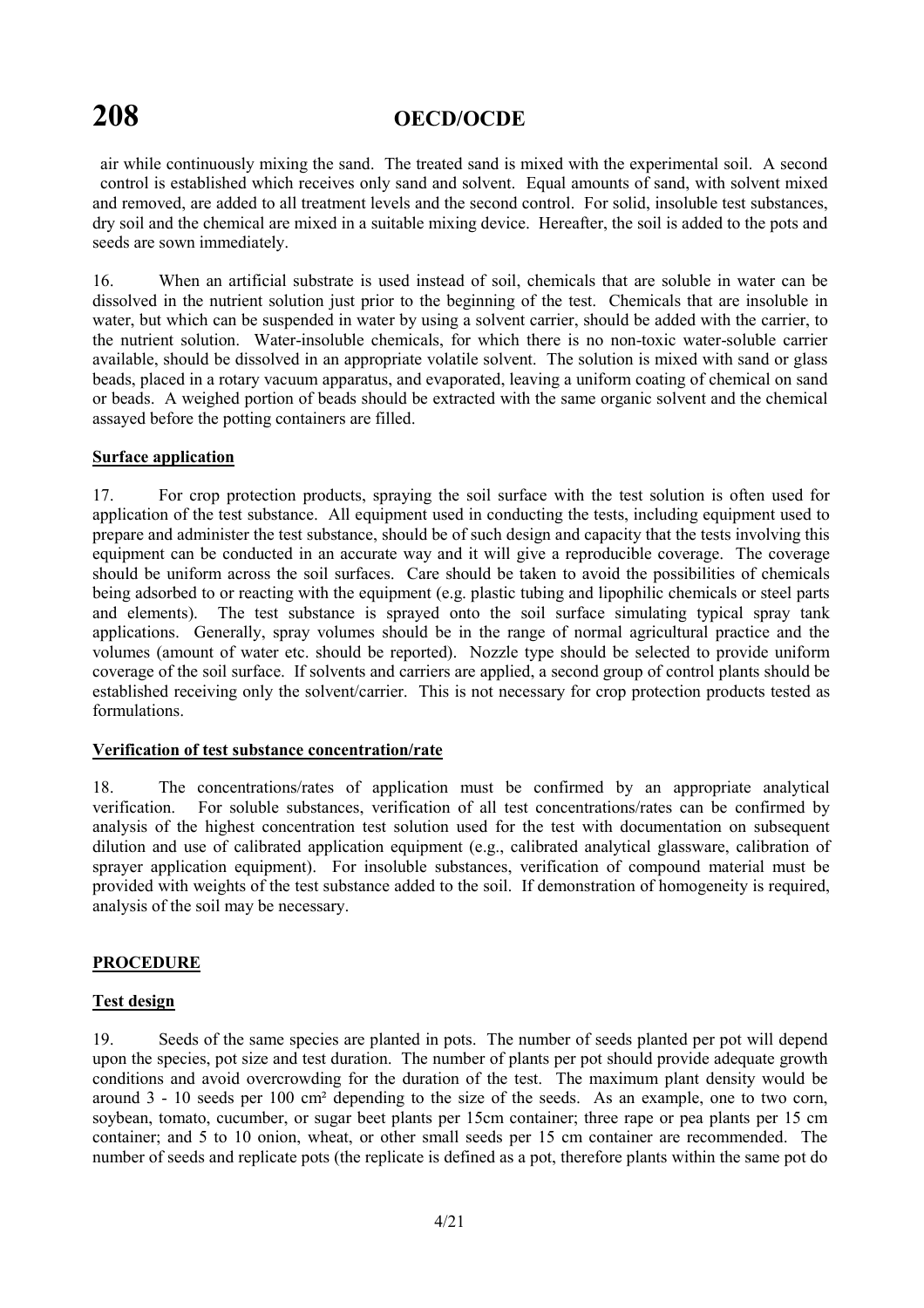not constitute a replicate) should be adequate for optimal statistical analysis (21). It should be noted that variability will be greater for test species using fewer large seeds per pot (replicate), when compared to test species where it is possible to use greater numbers of small seeds per pot. By planting equal seed numbers in each pot this variability may be minimized.

20. Control groups are used to assure that effects observed are associated with or attributed only to the test substance exposure. The appropriate control group should be identical in every respect to the test group except for exposure to the test substance. Within a given test, all test plants including the controls should be from the same source. To prevent bias, random assignment of test and control pots is required.

21. Seeds coated with an insecticide or fungicide (i.e. "dressed" seeds) should be avoided. However, the use of certain non-systemic contact fungicides (e.g. captan, thiram) is permitted by some regulatory authorities (22). If seed-borne pathogens are a concern, the seeds may be soaked briefly in a weak 5 % hypochlorite solution, then rinsed extensively in running water and dried. No remedial treatment with other crop protection product is allowed.

### **Test conditions**

22. The test conditions should approximate those conditions necessary for normal growth for the species and varieties tested (Annex 4 provides examples of test condition). The emerging plants should be maintained under good horticultural practices in controlled environment chambers, phytotrons, or greenhouses. When using growth facilities these practices usually include control and adequately frequent (e.g. daily) recording of temperature, humidity, carbon dioxide concentration, light (intensity, wave length, photosynthetically active radiation) and light period, means of watering, etc., to assure good plant growth as judged by the control plants of the selected species. Greenhouse temperatures should be controlled through venting, heating and/or cooling systems. The following conditions are generally recommended for greenhouse testing:

- temperature:  $22 \text{ °C} \pm 10 \text{ °C}$ ;
- humidity:  $70\% \pm 25\%$ :
- photoperiod: minimum 16 hour light;
- light intensity:  $350 \pm 50 \mu E/m^2/s$ . Additional lighting may be necessary if intensity decreases below 200  $\mu$ E/m<sup>2</sup>/s, wavelength 400 - 700 nm except for certain species whose light requirements are less.

Environmental conditions should be monitored and reported during the course of the study. The plants should be grown in non-porous plastic or glazed pots with a tray or saucer under the pot. The pots may be repositioned periodically to minimize variability in growth of the plants (due to differences in test conditions within the growth facilities). The pots must be large enough to allow normal growth.

23. Soil nutrients may be supplemented as needed to maintain good plant vigour. The need and timing of additional nutrients can be judged by observation of the control plants. Bottom watering of test containers (e.g. by using glass fiber wicks) is recommended. However, initial top watering can be used to stimulate seed germination and, for soil surface application it facilitates movement of the chemical into the soil.

24. The specific growing conditions should be appropriate for the species tested and the test substance under investigation. Control and treated plants must be kept under the same environmental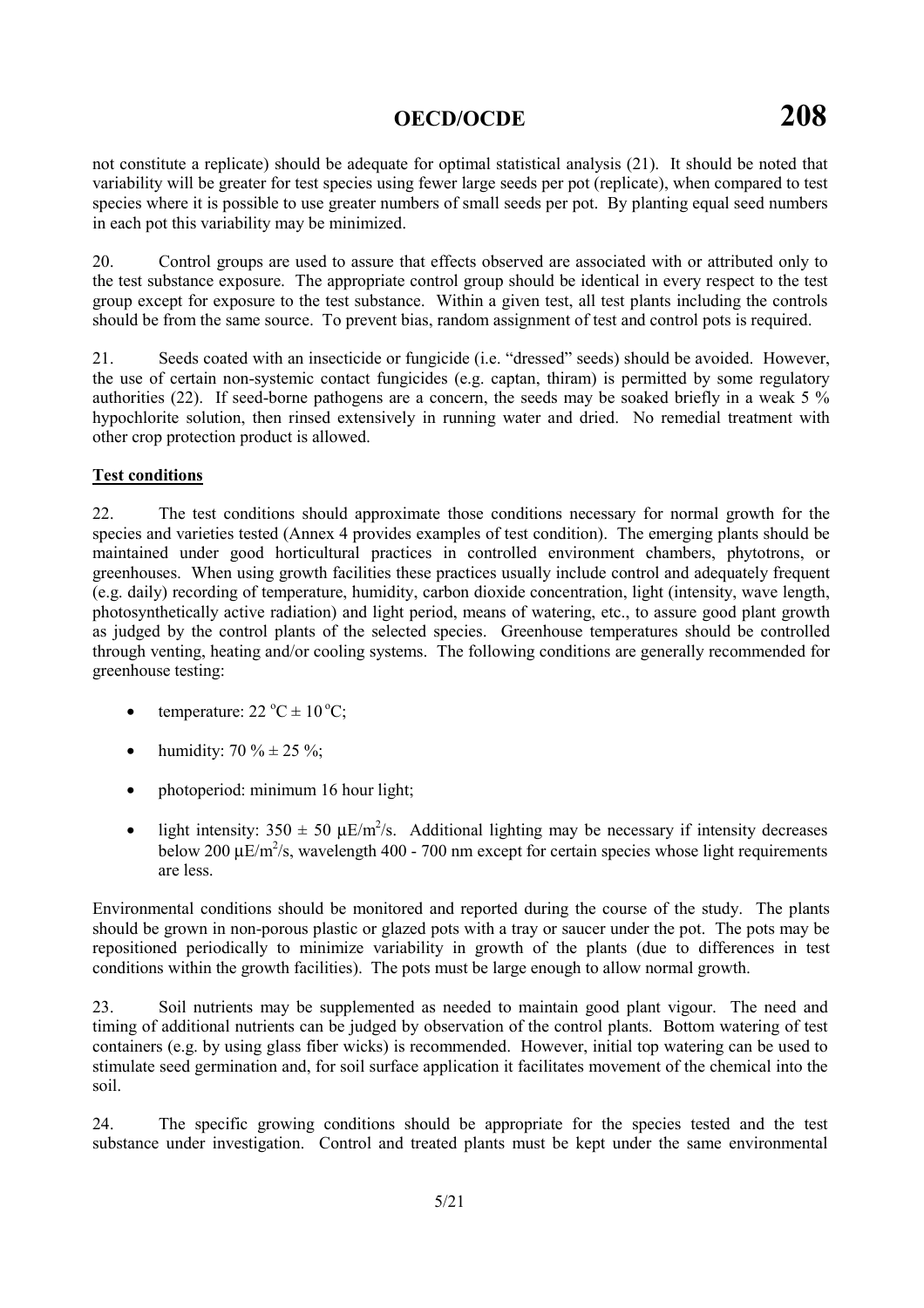conditions, however, adequate measures should be taken to prevent cross exposure (e.g. of volatile substances) among different treatments and of the controls to the test substance.

### **Testing at a single concentration/rate**

25. In order to determine the appropriate concentration/rate of a substance for conducting a singleconcentration or rate (challenge/limit) test, a number of factors must be considered. For general chemicals, these include the physical/chemical properties of the substance. For crop protection products, the physical/chemical properties and use pattern of the test substance, its maximum concentration or application rate, the number of applications per season and/or the persistence of the test substance need to be considered. To determine whether a general chemical possesses phytotoxic properties, it may be appropriate to test at a maximum level of 1000 mg/kg dry soil.

### **Range-finding test**

26. When necessary a range-finding test could be performed to provide guidance on concentrations/rates to be tested in definitive dose-response study. For the range-finding test, the test concentrations/rates should be widely spaced (e.g. 0.1, 1.0, 10, 100 and 1000 mg/kg dry soil). For crop protection products concentrations/rates could be based on the recommended or maximum concentration or application rate, e.g. 1/100, 1/10, 1/1 of the recommended/maximum concentration or application rate.

### **Testing at multiple concentrations/rates**

27. The purpose of the multiple concentration/rate test is to establish a dose-response relationship and to determine an  $EC_x$  or  $ER_x$  value for emergence, biomass and/or visual effects compared to unexposed controls, as required by regulatory authorities.

28. The number and spacing of the concentrations or rates should be sufficient to generate a reliable dose-response relationship and regression equation and give an estimate of the  $EC_x$  or  $ER_x$ . The selected concentrations/rates should encompass the  $\overline{EC_x}$  or  $\overline{ER_x}$  values that are to be determined. For example, if an  $EC_{50}$  value is required it would be desirable to test at rates that produce a 20 to 80 % effect. The recommended number of test concentrations/rates to achieve this is at least five in a geometric series plus untreated control, and spaced by a factor not exceeding three. For each treatment and control group, the number of replicates should be at least four and the total number of seeds should be at least 20. More replicates of certain plants with low a germination rate or variable growth habits may be needed to increase the statistical power of the test. If a larger number of test concentrations/rates are used, the number of replicates may be reduced. If the NOEC is to be estimated, more replicates may be needed to obtain the desired statistical power (23).

### **Observations**

29. During the observation period, i.e. 14 to 21 days after 50 % of the control plants (also solvent controls if applicable) have emerged, the plants are observed frequently (at least weekly and if possible daily) for emergence and visual phytotoxicity and mortality. At the end of the test, measurement of percent emergence and biomass of surviving plants should be recorded, as well as visible detrimental effects on different parts of the plant. The latter include abnormalities in appearance of the emerged seedlings, stunted growth, chloris, discoloration, mortality, and effects on plant development. The final biomass can be measured using final average dry shoot weight of surviving plants, by harvesting the shoot at the soil surface and drying them to constant weight at  $60^{\circ}$  C. Alternatively, the final biomass can be measured using fresh shoot weight. The height of the shoot may be another endpoint, if required by regulatory authorities. A uniform scoring system for visual injury should be used to evaluate the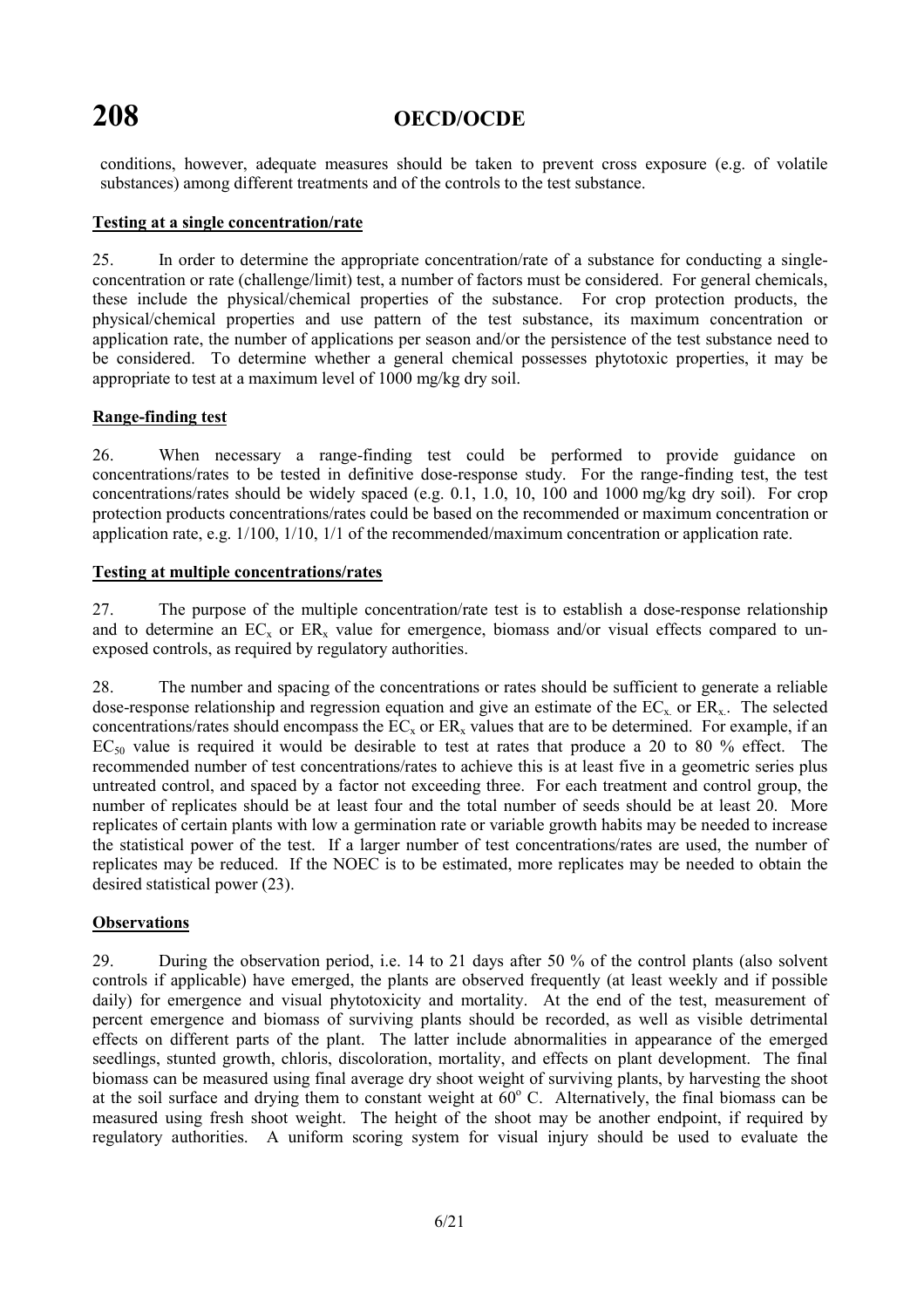### **DATA AND REPORTING**

### **Statistical analysis**

### **Single concentration/rate test**

30. Data for each plant species should be analyzed using an appropriate statistical method (21). The level of effect at the test concentration/rate should be reported, or the lack of reaching a given effect at the test concentration/rate (e.g., <*x* % effect observed at *y* concentration or rate).

### **Multiple concentration/rate test**

31. A dose-response relationship is established in terms of a regression equation. Different models can be used: for example, for estimating  $EC_x$  or  $ER_x$  (e.g.  $EC_{25}$ ,  $ER_{25}$ ,  $EC_{50}$ ,  $ER_{50}$ ) and its confidence limits for emergence as quantal data, logit, probit, Weibull, Spearman-Karber, trimmed Spearman-Karber methods, etc. could be appropriate. For the growth of the seedlings (weight and height) as continuous endpoints  $EC_x$  or  $ER_x$  and its confidence limits can be estimated by using appropriate regression analysis (e.g. Bruce-Versteeg non-linear regression analysis (25)). Wherever possible, the  $R^2$  should be 0.7 or higher for the most sensitive species and the test concentrations/rates used encompass 20% to 80% effects. If the NOEC is to be estimated, application of powerful statistical tests should be preferred and these should be selected on the basis of data distribution (21) (26).

### **Test report**

32. The test report should present results of the studies as well as a detailed description of test conditions, a thorough discussion of results, analysis of the data, and the conclusions drawn from the analysis. A tabular summary and abstract of results should be provided. The report must include the following:

Test substance:

- chemical identification data, relevant properties of the substance tested (e.g. log  $P_{ow}$ , water solubility, vapour pressure and information on environmental fate and behaviour, if available);
- details on preparation of the test solution and verification of test concentrations as specified in paragraph 18.

### Test species:

- details of the test organism: species/variety, plant families, scientific and common names, source and history of the seed as detailed as possible (i.e. name of the supplier, percentage germination, seed size class, batch or lot number, seed year or growing season collected, date of germination rating), viability, etc.;
- number of mono- and di-cotyledon species tested;
- rationale for selecting the species;
- description of seed storage, treatment and maintenance.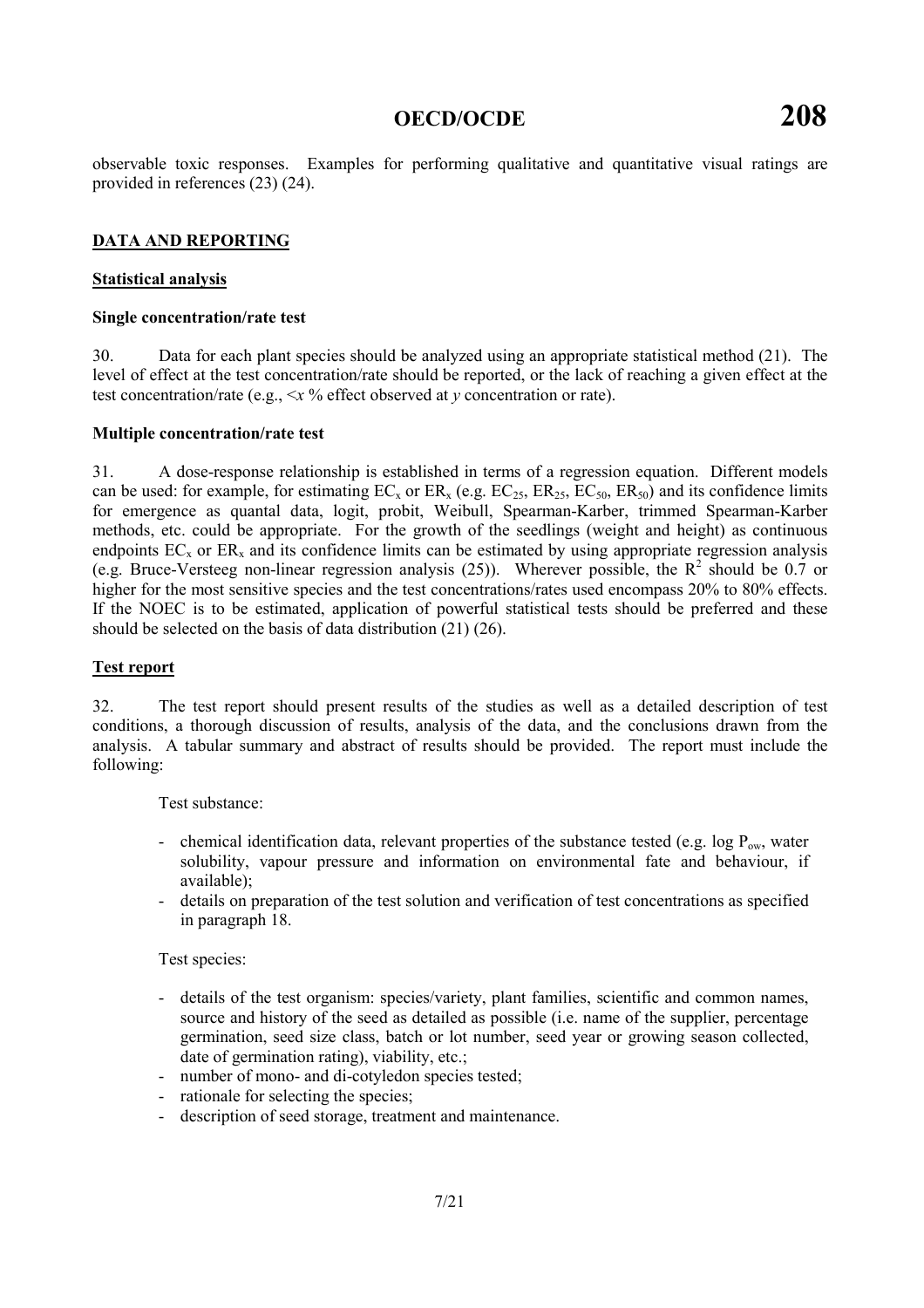Test conditions:

- testing facility (e.g. growth chamber, phytotron and greenhouse);
- description of test system (e.g., pot dimensions, pot material and amounts of soil);
- soil characteristics (texture or type of soil: soil particle distribution and classification, physical and chemical properties including % organic matter, % organic carbon and pH);
- soil/substrate (e.g. soil, artificial soil, sand and others) preparation prior to test;
- description of nutrient medium if used;
- application of the test substance: description of method of application, description of equipment, exposure rates and volumes including chemical verification, description of calibration method and description of environmental conditions during application;
- growth conditions: light intensity (e.g. PAR, photosynthetically active radiation), photoperiod, max/min temperatures, watering schedule and method, fertilization;
- number of seeds per pot, number of plants per dose, number of replicates (pots) per exposure rate;
- type and number of controls (negative and/or positive controls, solvent control if used);
- duration of the test.

### Results:

- table of all endpoints for each replicate, test concentration/rate and species;
- the number and percent emergence as compared to controls;
- biomass measurements (shoot dry weight or fresh weight) of the plants as percentage of the controls;
- shoot height of the plants as percentage of the controls, if measured;
- percent visual injury and qualitative and quantitative description of visual injury (chlorosis, necrosis, wilting, leaf and stem deformation, as well as, any lack of effects) by the test substance as compared to control plants;
- description of the rating scale used to judge visual injury, if visual rating is provided;
- for single rate studies, the percent injury should be reported;
- $EC_x$  or  $ER_x$  (e.g.  $EC_{50}$ ,  $ER_{50}$ ,  $EC_{25}$ ,  $ER_{25}$ ) values and related confidence limits. Where regression analysis is performed, provide the standard error for the regression equation, and the standard error for individual parameter estimate (e.g. slope, intercept);
- NOEC (and LOEC) values if calculated;
- description of the statistical procedures and assumptions used:
- graphical display of these data and dose-response relationship of the species tested.

 Deviations from the procedures described in this guideline and any unusual occurrences during the test.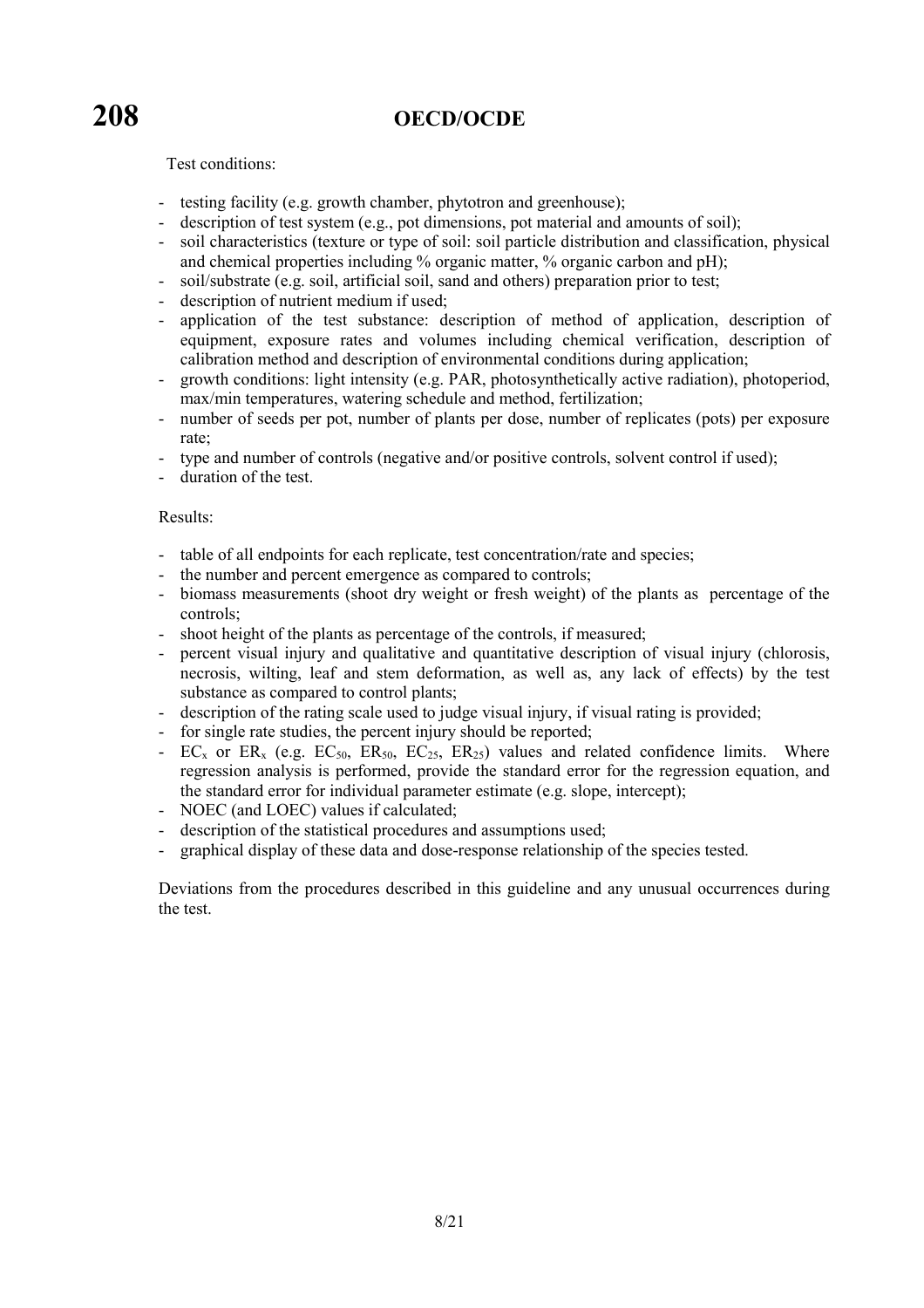### **LITERATURE**

- (1) Schrader G., Metge K., and Bahadir M. (1998). Importance of salt ions in ecotoxicological tests with soil arthropods. *Applied Soil Ecology,* 7, 189-193.
- (2) International Organisation of Standards. (1993). ISO 11269-1. Soil Quality -- Determination of the Effects of Pollutants on Soil Flora – Part 1: Method for the Measurement of Inhibition of Root Growth.
- (3) International Organisation of Standards. (1995). ISO 11269-2. Soil Quality -- Determination of the Effects of Pollutants on Soil Flora – Part 2: Effects of Chemicals on the Emergence and Growth of Higher Plants.
- (4) American Standard for Testing Material (ASTM). (2002). E 1963-98. Standard Guide for Conducting Terrestrial Plant Toxicity Tests.
- (5) U.S. EPA. (1982). FIFRA, 40CFR, Part 158.540. Subdivision J, Parts 122-1 and 123-1.
- (6) US EPA. (1996). OPPTS Harmonized Test Guidelines, Series 850. Ecological Effects Test Guidelines:
	- 850.4000: Background Non-target Plant Testing;
	- 850.4025: Target Area Phytotoxicity;
	- 850.4100: Terrestrial Plant Toxicity, Tier I (Seedling Emergence);
	- 850.4200: Seed Germination/Root Elongation Toxicity Test;
	- 850.4225: Seedling Emergence, Tier II;
	- 850.4230: Early Seedling Growth Toxicity Test.
- (7) AFNOR, X31-201. (1982). Essai d'inhibition de la germination de semences par une substance. AFNOR X31-203/ISO 11269-1. (1993) Determination des effets des polluants sur la flore du sol: Méthode de mesurage de l'inhibition de la croissance des racines.
- (8) Boutin, C., Freemark, K.E. and Keddy, C.J. (1993). Proposed guidelines for registration of chemical pesticides: Non-target plant testing and evaluation. Technical Report Series No.145. Canadian Wildlife Service (Headquarters), Environment Canada, Hull, Québec, Canada.
- (9) Forster, R., Heimbach, U., Kula, C., and Zwerger, P. (1997). Effects of Plant Protection Products on Non-Target Organisms - A contribution to the Discussion of Risk Assessment and Risk Mitigation for Terrestrial Non-Target Organisms (Flora and Fauna). Nachrichtenbl. Deut. Pflanzenschutzd. No 48.
- (10) Hale, B., Hall, J.C., Solomon, K., and Stephenson, G. (1994). A Critical Review of the Proposed Guidelines for Registration of Chemical Pesticides; Non-Target Plant Testing and Evaluation, Centre for Toxicology, University of Guelph, Ontario Canada.
- (11) Soil Texture Classification (US and FAO systems): Weed Science, 33, Suppl. 1 (1985) and Soil Sc. Soc. Amer. Proc. 26:305 (1962).
- (12) Audus, L.J. (1964). Herbicide behaviour in the soil. In: Audus, L.J. ed. *The Physiology and biochemistry of Herbicides*, London, New York, Academic Press, NY, Chapter 5, pp. 163-206.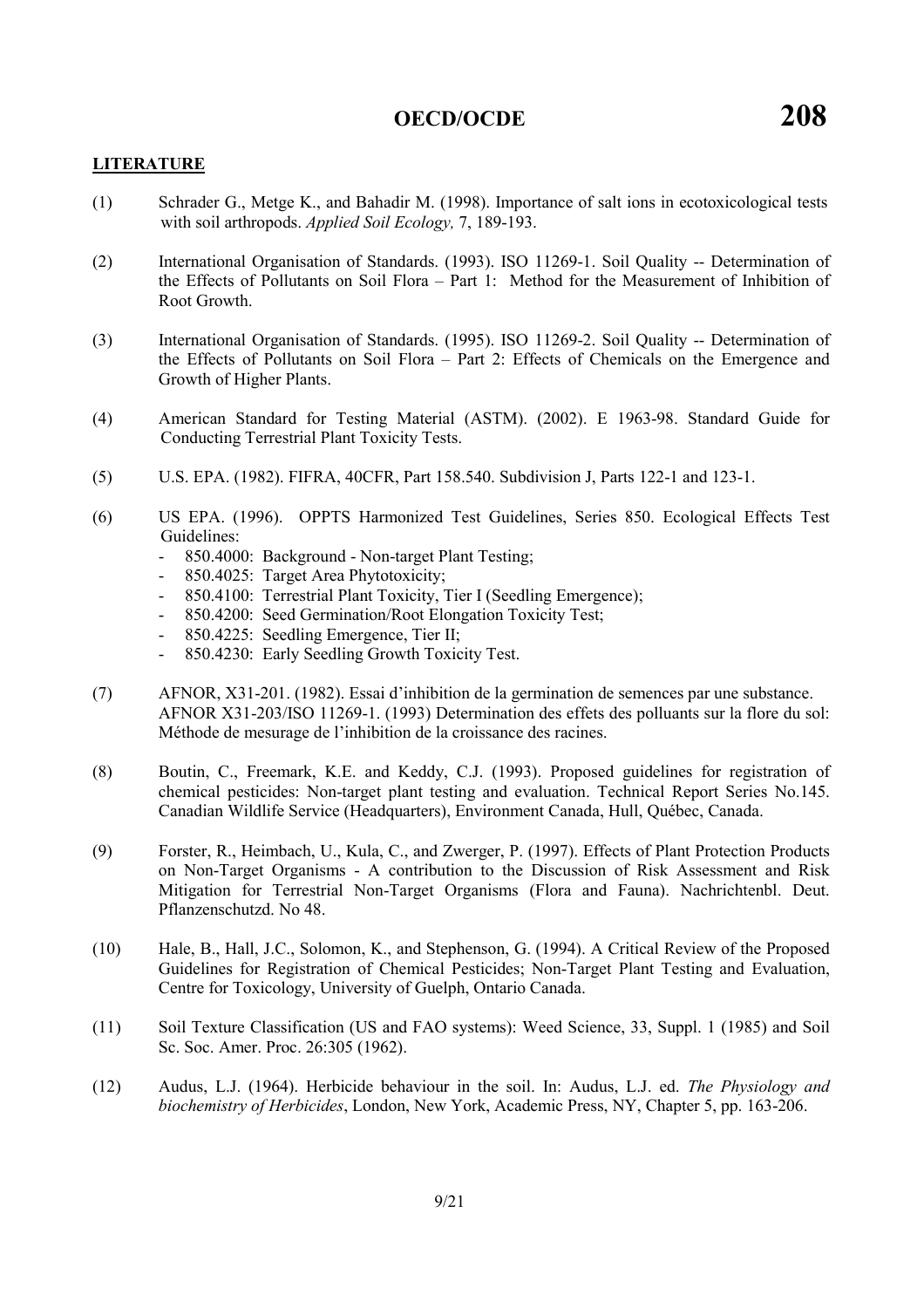(13) Beall, M.L., Jr. and Nash, R.G. (1969). Crop seedling uptake of DDT, dieldrin, endrin, and heptachlor from soil, J. Agro. 61:571-575.

- (14) Beetsman, G.D., Kenney, D.R. and Chesters, G. (1969). Dieldrin uptake by corn as affected by soil properties, J. Agro. 61:247-250.
- (15) U.S. Food and Drug Administration (FDA). (1987). Environmental Assessment Technical Handbook. Environmental Assessment Technical Assistance Document 4.07, Seedling Growth, 14 pp., FDA, Washington, DC.
- (16) McKelvey, R.A., Wright, J.P., Honegger, J.L. and Warren, L.W. (2002). A Comparison of Crop and Non-crop Plants as Sensitive Indicator Species for Regulatory Testing. Pest Management Science vol. 58:1161-1174
- (17) Boutin, C.; Elmegaard, N. and Kjær, C. (2004). Toxicity testing of fifteen non-crop plant species with six herbicides in a greenhouse experiment: Implications for risk assessment. Ecotoxicology vol. 13(4): 349-369.
- (18) Boutin, C., and Rogers, C.A. (2000). Patterns of sensitivity of plant species to various herbicides – An analysis with two databases. Ecotoxicology vol.9(4):255-271.
- (19) Boutin, C. and Harper, J.L. (1991). A comparative study of the population dynamics of five species of *Veronica* in natural habitats. J. Ecol. 9:155-271.
- (20) Boutin, C., Lee, H.-B., Peart, T.E., Batchelor, S.P. and Maguire, R.J. . (2000). Effects of the sulfonylurea herbicide metsulfuron methyl on growth and reproduction of five wetland and terrestrial plant species. Envir. Toxicol. Chem. 19 (10): 2532-2541.
- (21) OECD Series on Testing and Assessment. (2005 draft). Current Approaches in the Statistical Analysis of Ecotoxicity Data: A Guidance to Application, Organisation for Economic Cooperation and Development, Paris.
- (22) Hatzios, K.K. and Penner, D. (1985). Interactions of herbicides with other agrochemicals in higher plants. Rev. Weed Sci. 1:1-63.
- (23) Hamill, P.B., Marriage, P.B. and G. Friesen. (1977). A method for assessing herbicide performance in small plot experiments. Weed Science 25:386-389.
- (24) Frans, R.E. and Talbert, R.E. (1992). Design of field experiments and the measurement and analysis of plant response. In: B. Truelove (Ed.) Research Methods in Weed Science,  $2<sup>nd</sup>$  ed. Southern weed Science Society, Auburn, 15-23.
- (25) Bruce, R.D. and Versteeg, D. J.(1992). A Statistical Procedure for Modelling Continuous Toxicity Data. Environmental Toxicology and Chemistry 11, 1485-1492.
- (26) OECD Guidelines for the Testing of Chemicals (2004). 222: Earthworm Reproduction Test (*Eisenia fetida/Eisenia andrei*), Organisation for Economic Co-operation and Development, Paris.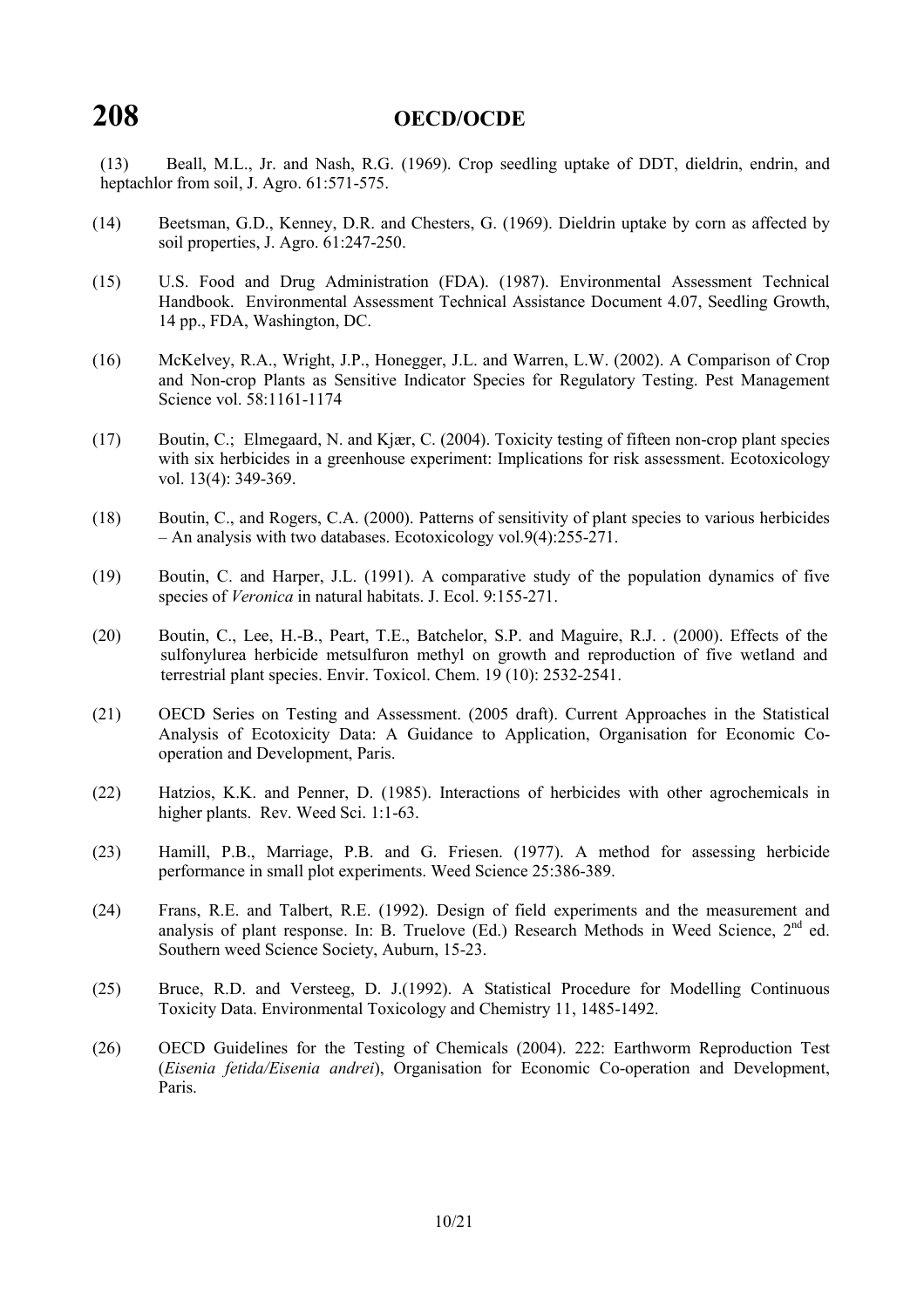### **ANNEX 1**

## **DEFINITIONS**

**Active ingredient (a.i.) (or active substance (a.s.))** is a material designed to provide a specific biological effect (e.g., insect control, plant disease control, weed control in the treatment area), also known as technical grade active ingredient, active substance.

**Crop Protection Products (CPPs) or plant protection product (PPPs) or pesticides** are materials with a specific biological activity used intentionally to protect crops from pests (e.g., fungal diseases, insects and competitive plants).

**EC<sub>x</sub>. x% Effect Concentration or ER<sub>x</sub>. x% Effect Rate** is the concentration or the rate that results in an undesirable change or alteration of  $x\%$  in the test endpoint being measured relative to the control (e.g., 25%) or 50% reduction in seedling emergence, shoot weight, final number of plants present, or increase in visual injury would constitute an  $EC_{25}/ER_{25}$  or  $EC_{50}/ER_{50}$  respectively).

**Emergence** is the appearance of the coleoptile or cotyledon above the soil surface.

Formulation is the commercial formulated product containing the active substance (active ingredient), also known as final preparation<sup>1</sup> or typical end-use product (TEP).

**LOEC (Lowest Observed Effect Concentration) is** the lowest concentration of the test substance at which effect was observed. In this test, the concentration corresponding to the LOEC, has a statistically significant effect ( $p < 0.05$ ) within a given exposure period when compared to the control, and is higher than the NOEC value.

**Non-target plants:** Those plants that are outside the target plant area. For crop protection products, this usually refers to plants outside the treatment area.

**NOEC (No Observed Effect Concentration)** is the highest concentration of the test substance at which no effect was observed. In this test, the concentration corresponding to the NOEC, has no statistically significant effect ( $p < 0.05$ ) within a given exposure period when compared with the control.

**Phytotoxicity:** Detrimental deviations (by measured and visual assessments) from the normal pattern of appearance and growth of plants in response to a given substance.

**Replicate** is the experimental unit which represents the control group and/or treatment group. In these studies, the pot is defined as the replicate.

**Visual assessment:** Rating of visual damage based on observations of plant stand, vigour, malformation, chlorosis, necrosis, and overall appearance compared with a control.

Final Preparation: The formulated product containing the active substance (active ingredient) sold in commerce.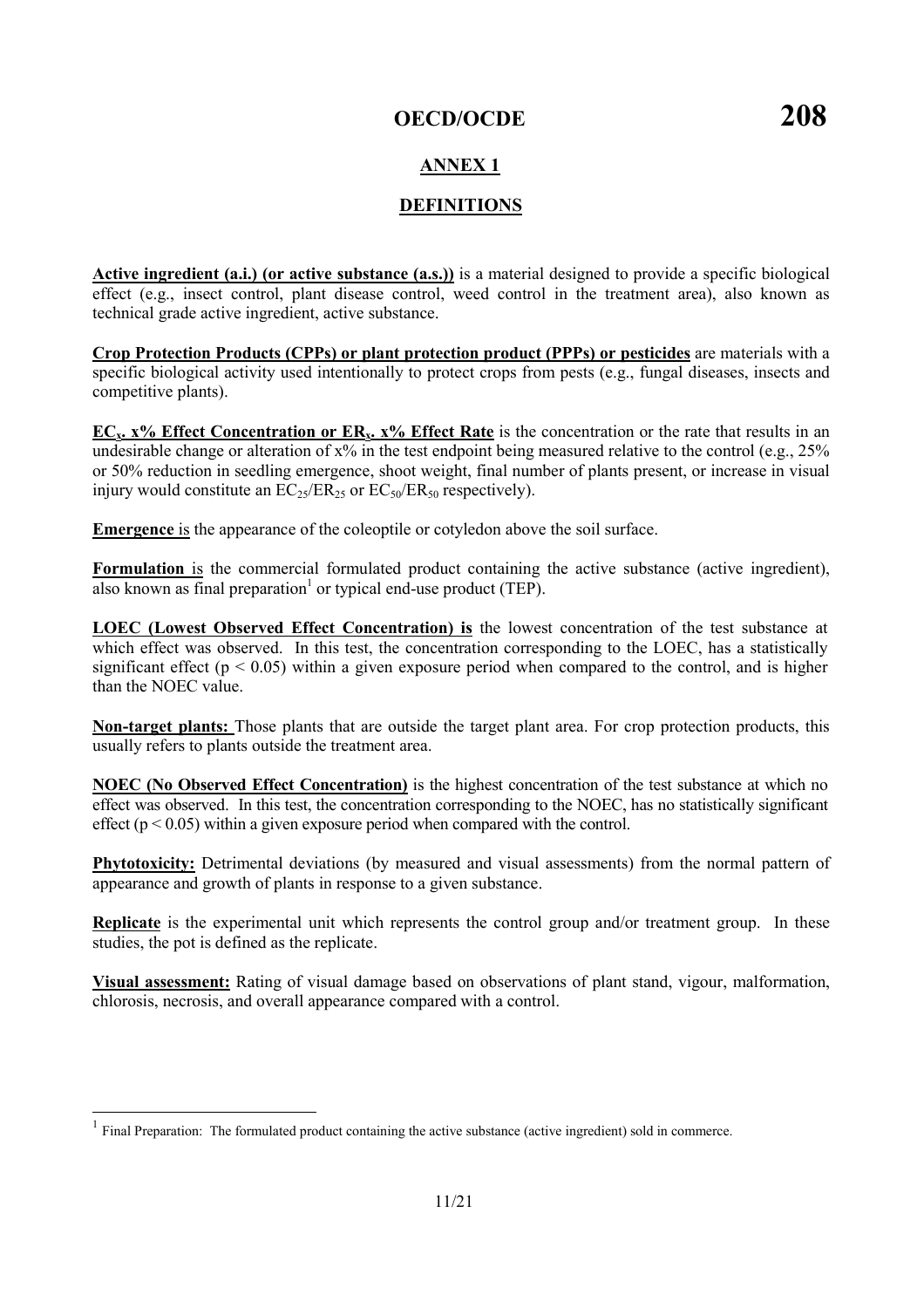# **ANNEX 2**

# **LIST OF SPECIES HISTORICALLY USED IN PLANT TESTING**

| Family                     | <b>Species</b>                     | <b>Common names</b>             |  |  |  |  |  |  |  |
|----------------------------|------------------------------------|---------------------------------|--|--|--|--|--|--|--|
| <b>DICOTYLEDONAE</b>       |                                    |                                 |  |  |  |  |  |  |  |
| Apiaceae (Umbelliferae)    | Daucus carota                      | Carrot                          |  |  |  |  |  |  |  |
| Asteraceae (Compositae)    | Helianthus annuus                  | Sunflower                       |  |  |  |  |  |  |  |
| Asteraceae (Compositae)    | Lactuca sativa                     | Lettuce                         |  |  |  |  |  |  |  |
| Brassicaceae (Cruciferae)  | Sinapis alba                       | White Mustard                   |  |  |  |  |  |  |  |
| Brassicaceae (Cruciferae)  | Brassica campestris var. chinensis | Chinese cabbage                 |  |  |  |  |  |  |  |
| Brassicaceae (Cruciferae)  | Brassica napus                     | Oilseed rape                    |  |  |  |  |  |  |  |
| Brassicaceae (Cruciferae)  | Brassica oleracea var. capitata    | Cabbage                         |  |  |  |  |  |  |  |
| Brassicaceae (Cruciferae)  | Brassica rapa                      | Turnip                          |  |  |  |  |  |  |  |
| Brassicaceae (Cruciferae)  | Lepidium sativum                   | Garden cress                    |  |  |  |  |  |  |  |
| Brassicaceae (Cruciferae)  | Raphanus sativus                   | Radish                          |  |  |  |  |  |  |  |
| Chenopodiaceae             | Beta vulgaris                      | Sugar beet                      |  |  |  |  |  |  |  |
| Cucurbitaceae              | Cucumis sativus                    | Cucumber                        |  |  |  |  |  |  |  |
| Fabaceae (Leguminosae)     | Glycine max (G. soja)              | Soybean                         |  |  |  |  |  |  |  |
| Fabaceae (Leguminosae)     | Phaseolus aureus                   | Mung bean                       |  |  |  |  |  |  |  |
| Fabaceae (Leguminosae)     | Phaseolus vulgaris                 | Dwarf bean, French bean, Garden |  |  |  |  |  |  |  |
|                            |                                    | bean                            |  |  |  |  |  |  |  |
| Fabaceae (Leguminosae)     | Pisum sativum                      | Pea                             |  |  |  |  |  |  |  |
| Fabaceae (Leguminosae)     | Trigonella foenum-graecum          | Fenugreek                       |  |  |  |  |  |  |  |
| Fabaceae (Leguminosae)     | Lotus corniculatus                 | <b>Birdsfoot</b> trefoil        |  |  |  |  |  |  |  |
| Fabaceae (Leguminosae)     | Trifolium pratense                 | Red Clover                      |  |  |  |  |  |  |  |
| Fabaceae (Leguminosae)     | Vicia sativa                       | Vetch                           |  |  |  |  |  |  |  |
| Linaceae                   | Linum usitatissimum                | Flax                            |  |  |  |  |  |  |  |
| Polygonaceae               | Fagopyrum esculentum               | <b>Buckwheat</b>                |  |  |  |  |  |  |  |
| Solanaceae                 | Solanum lycopersicon               | Tomato                          |  |  |  |  |  |  |  |
| <b>MONOCOTYLEDONAE</b>     |                                    |                                 |  |  |  |  |  |  |  |
| Liliaceae (Amarylladaceae) | Allium cepa                        | Onion                           |  |  |  |  |  |  |  |

| Liliaceae (Amarylladaceae) | Allium cepa       | <b>Onion</b>               |
|----------------------------|-------------------|----------------------------|
| Poaceae (Gramineae)        | Avena sativa      | Oats                       |
| Poaceae (Gramineae)        | Hordeum vulgare   | Barley                     |
| Poaceae (Gramineae)        | Lolium perenne    | Perennial ryegrass         |
| Poaceae (Gramineae)        | Oryza sativa      | Rice                       |
| Poaceae (Gramineae)        | Secale cereale    | Rve                        |
| Poaceae (Gramineae)        | Sorghum bicolor   | Grain sorghum, Shattercane |
| Poaceae (Gramineae)        | Triticum aestivum | Wheat                      |
| Poaceae (Gramineae)        | Zea mays          | Corn                       |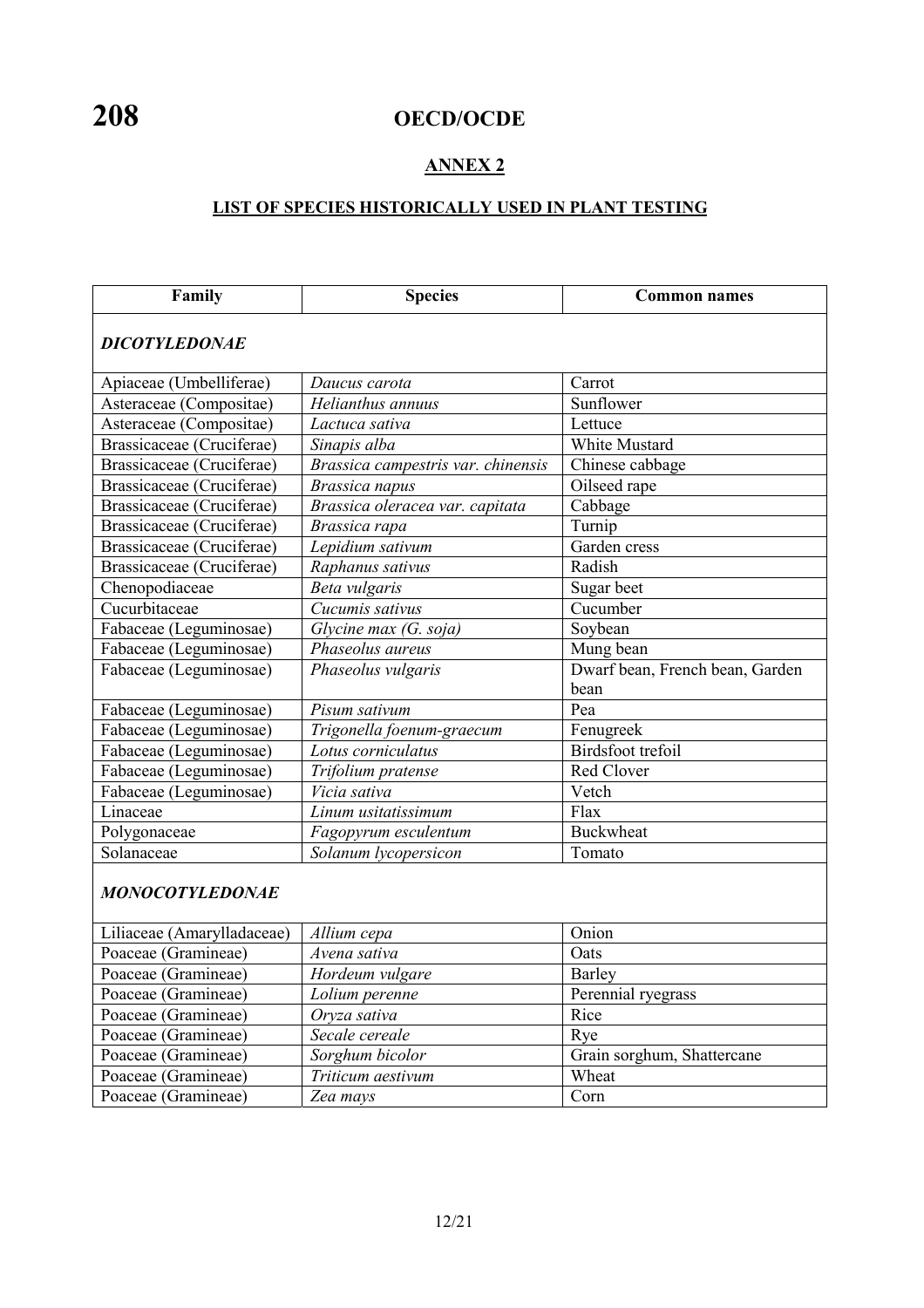# **ANNEX 3**

# **LIST OF POTENATIAL NON\_CROP SPECIES**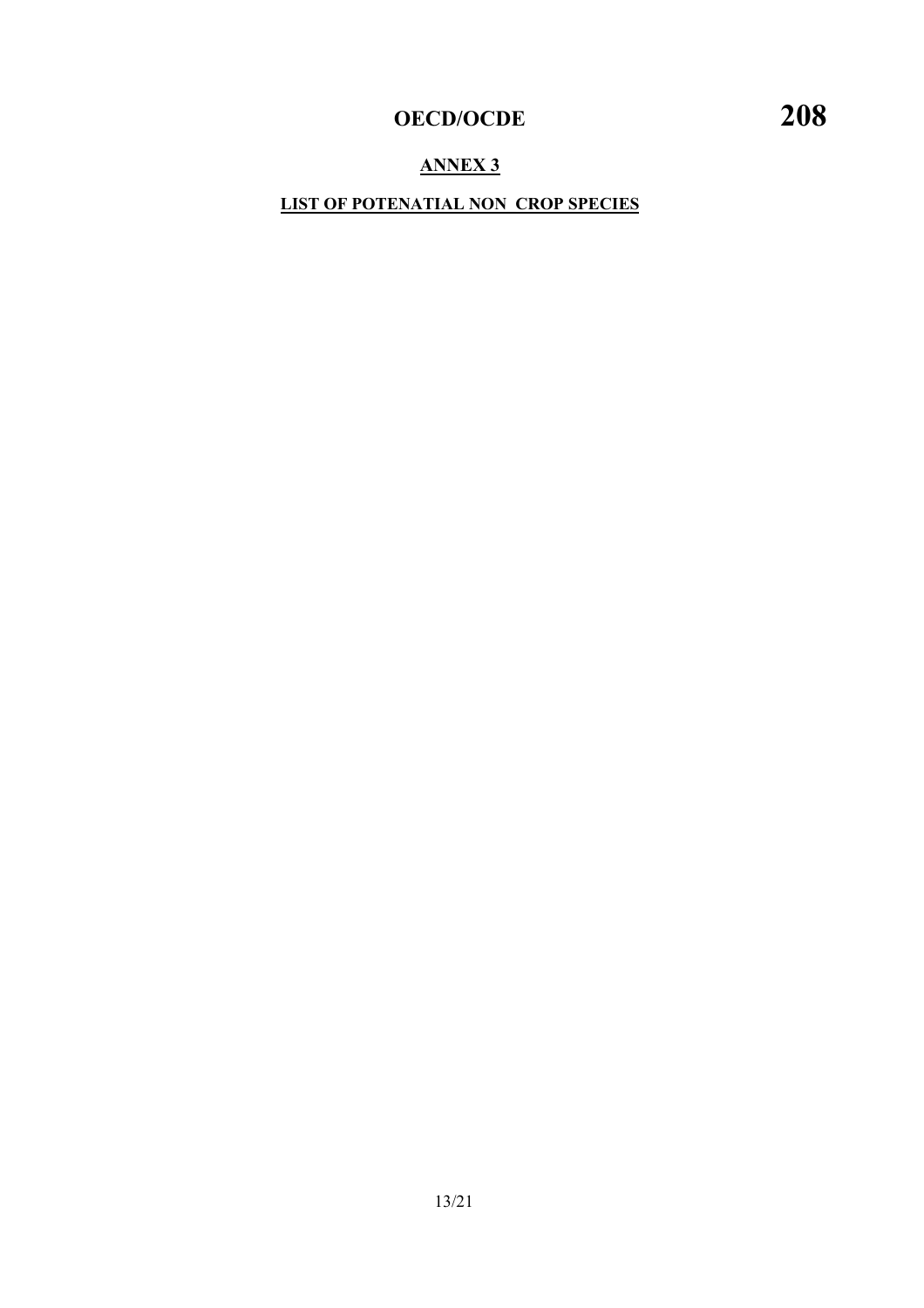Annex 3. OECD Potential Species for Plant Toxicity Testing. **Annex 3. OECD Potential Species for Plant Toxicity Testing.**  208

# **OECD/OCDE 208 OECD/OCDE**

NOTE: The following table provides information for 52 non-crop species (references are given in brackets for each entry). Emergence rates provided are from NOTE: The following table provides information for 52 non-crop species (references are given in brackets for each entry). Emergence rates provided are from published literature and are for general guidance only. Individual experience may vary depending upon seed source and other factors.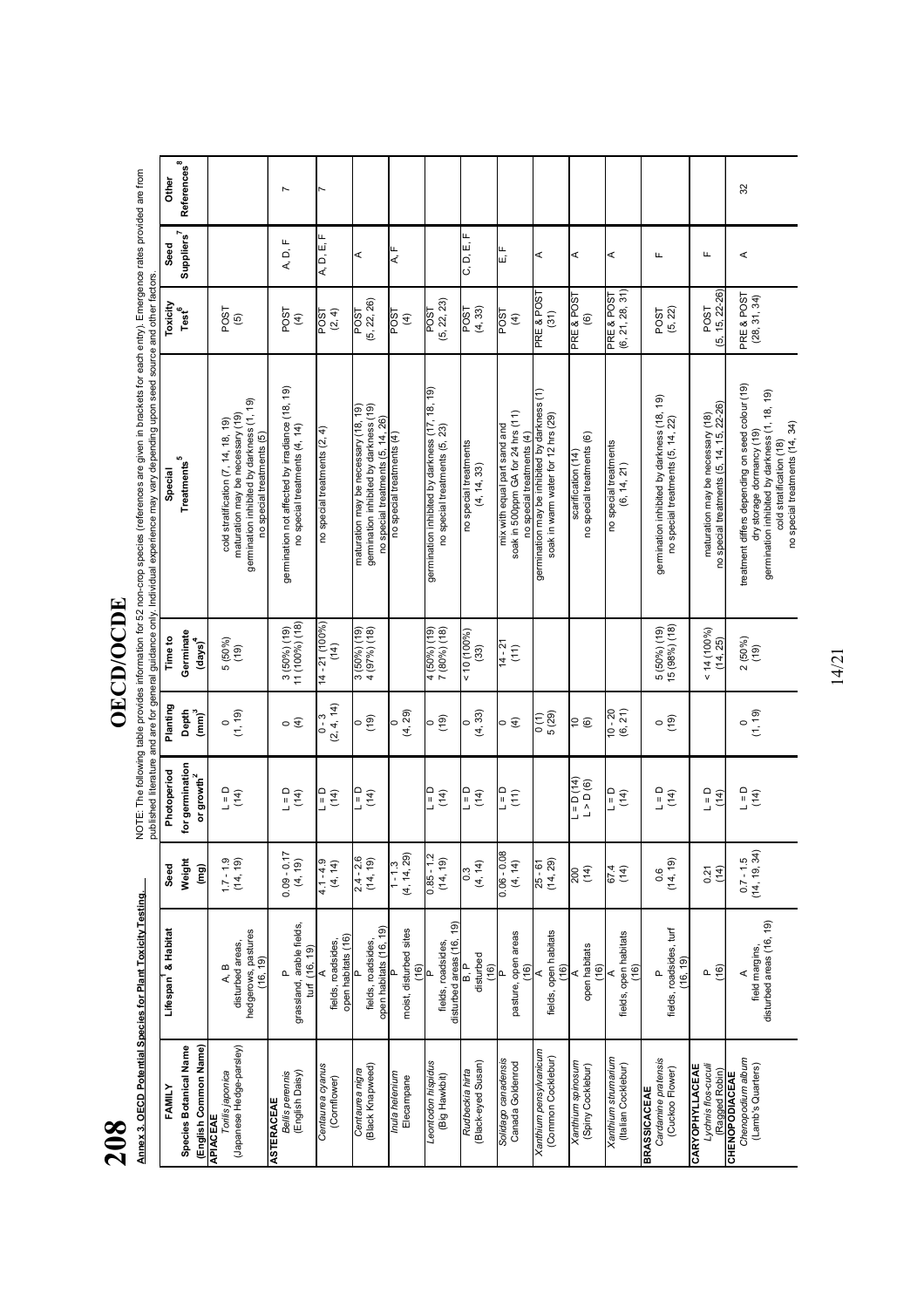| 208              |                                                                                            |                                                                             | $\overline{ }$                                                             |                                                                                                             |                                                                                                                                           |                                                                                                                  |                                                                                                                                   |                                                       |                                                  |                                     |                                                                                                                              |                                       |                                                          |                                                                                                   |                                                                                      |
|------------------|--------------------------------------------------------------------------------------------|-----------------------------------------------------------------------------|----------------------------------------------------------------------------|-------------------------------------------------------------------------------------------------------------|-------------------------------------------------------------------------------------------------------------------------------------------|------------------------------------------------------------------------------------------------------------------|-----------------------------------------------------------------------------------------------------------------------------------|-------------------------------------------------------|--------------------------------------------------|-------------------------------------|------------------------------------------------------------------------------------------------------------------------------|---------------------------------------|----------------------------------------------------------|---------------------------------------------------------------------------------------------------|--------------------------------------------------------------------------------------|
|                  | Щ<br>யி<br>∢                                                                               | ⋖                                                                           | $\mathbf{a}$                                                               | щ<br>A, D, E, i                                                                                             | ⋖                                                                                                                                         | ⋖                                                                                                                | A, E, F                                                                                                                           | Щ                                                     | Щ                                                | Щ                                   | ⊥<br>≺                                                                                                                       | щ                                     | щ<br><                                                   | A, F                                                                                              | A, D, E, F, G                                                                        |
|                  | (5, 15, 25, 27)<br>POST                                                                    | (6, 12, 21, 28)<br>PRE & POST                                               | PRE & POST<br>(6, 28, 31)                                                  | POST<br>(5, 23, 25)                                                                                         | POST<br>(6, 9)                                                                                                                            | (9, 21, 28, 31)<br>PRE & POST                                                                                    | <b>LSOd</b><br>$\widehat{\mathbf{e}}$                                                                                             | POST<br>$\widehat{f}$                                 | $\overline{150d}$<br>$\widehat{\mathcal{F}}$     | (2, 4)<br>$\frac{1}{50}$            | (4, 22)<br>$\frac{1}{5004}$                                                                                                  | (5, 22)<br><b>POST</b>                | (6, 22, 28, 31)<br>PRE & POST                            | (6, 21, 28, 31)<br>PRE & POST                                                                     | POST<br>$\widehat{f}$                                                                |
|                  | germination inhibited by darkness (1, 18, 19)<br>no special treatments (5, 14, 15, 25, 27) | germination not affected by irradiance (1)<br>no special treatments (6, 21) | germination inhibited by darkness (1)<br>no special treatments (6, 10, 14) | germination not affected by irradiance (18, 19)<br>no special treatments (23, 25)<br>scarification (14, 19) | seed viability differs depending on colour (1)<br>soak seeds in water for 24 hours (9)<br>no special treatments (6)<br>scarification (14) | germination not affected by irradiance (1)<br>soak seeds in water for 24 hours (9)<br>no special treatments (21) | germination not affected by irradiance (1, 19)<br>may need maturation (19)<br>no special treatments (5)<br>scarification (14, 18) | no special treatments<br>(4, 14)                      | no special treatments<br>$\widehat{\mathcal{F}}$ | no special treatments<br>(2, 4, 14) | germination inhibited by darkness (18, 19)<br>greater germination with larger seeds (1)<br>no special treatments (4, 14, 22) | no special treatments<br>(5, 14, 22)  | no special treatments (5, 10, 21)<br>scarification (14)  | germination not affected by irradiance (1)<br>no special treatments (6, 21)<br>scarification (14) | cold stratification & scarification (1, 19, 32)<br>no special treatments (4, 14, 29) |
| <b>OECD/OCDE</b> | $\frac{3(19)}{(90\%)}$<br>11 (90%) (18)                                                    | $4(100\%)$<br>$(10)$                                                        | $12(91%)$<br>$(10)$                                                        | $(60%)$<br>(19)                                                                                             |                                                                                                                                           |                                                                                                                  | $(60\%)$<br>(190                                                                                                                  |                                                       |                                                  |                                     | 5 (50%) (19)<br>7 (91%) (18)                                                                                                 | 7 (50%)<br>(19)                       | $4(84%)$<br>(10)                                         |                                                                                                   | $4(50%)$<br>(19)                                                                     |
|                  | (1, 19)<br>$\circ$                                                                         | (6, 10, 21)<br>$10 - 20$                                                    | $\begin{bmatrix} 0 & (1) \\ 10-20 & (6, 10) \end{bmatrix}$                 |                                                                                                             | $10 - 20$<br>$(6, 9)$                                                                                                                     | $\frac{10 - 20}{(9, 21)}$                                                                                        |                                                                                                                                   | $\circ \hat{\mathfrak{X}}$                            | ο£                                               | $\circ \hat{\mathfrak{t}}$          | (4, 19)<br>$\circ$                                                                                                           |                                       | (6, 10, 21)<br>$10 - 20$                                 | (6, 21)                                                                                           | (4, 29)<br>$\circ$                                                                   |
|                  | $\Box = \Box$<br>(14)                                                                      | $1 > D$<br>(6, 10)                                                          | $\frac{1}{2}$<br>(14)                                                      | $\begin{array}{c}\n\Box \\ \Box \\ \Box\n\end{array}$                                                       | $1 - D(14)$<br>$1 - D(9)$                                                                                                                 | $\frac{1}{2}$<br>$\circledcirc$                                                                                  | $\frac{1}{2}$<br>(14)                                                                                                             | $L = D$<br>(14)                                       |                                                  | $1 = 0$<br>(14)                     | $\Box = \Box$<br>(14)                                                                                                        | $\Box$<br>(14)                        | $\begin{array}{c}\n0 \\ 1\n\end{array}$<br>(14)          | ۹<br>"<br>(14)                                                                                    | $\begin{array}{c}\n\Box \\ \Box \\ \Box\n\end{array}$                                |
|                  | $0.1 - 0.23$<br>(14, 19)                                                                   | 28.2<br>(14)                                                                | $\frac{2}{3}$                                                              | (14, 19)<br>$1 - 1.67$                                                                                      | $23 - 28$<br>$\circledcirc$                                                                                                               | $11 - 13$<br>(9, 14)                                                                                             | (14, 19)<br>$1.4 - 1.7$                                                                                                           | $0.75 - 1.0$<br>(4, 14)                               | $\frac{2.21}{4}$                                 | $\frac{0.54}{(4.14)}$               | (4, 14, 19)<br>$0.58 - 1.2$                                                                                                  | (14, 19)<br>$14 - 18$                 | $rac{8}{6}$                                              | $3.8$<br>(14)                                                                                     | (4, 14, 19, 29)<br>$0.1 - 0.3$                                                       |
|                  | open habitats (16, 19)<br>fields, arable land,                                             | roadsides, open habitats,<br>corn fields (16)<br>⋖                          | arable land, pastures,<br>roadsides (16, 30)<br>Q,                         | grassy areas, roadsides,<br>open habitats (16, 19)<br>Δ.                                                    | moist woods<br>(16)                                                                                                                       | alluvial soil<br>(16)<br>⋖                                                                                       | arable land (16, 19)<br>fields, roadsides,<br>n.                                                                                  | open areas<br>(16)<br>Δ.                              | moist areas<br>(16)                              | disturbed areas<br>(16)             | arable fields, grassy areas,<br>disturbed sites (16, 19)<br>Q,                                                               | grasslands, field margins<br>(61)     | fields, open habitats<br>(16)<br>⋖                       | fields, roadsides<br>(16)                                                                         | disturbed sites (16, 19)<br>fields, arable land,<br>⋖                                |
|                  | (Common St. John's Wort)<br>Hypericum perforatum<br><b>CLUSIACEAE</b>                      | (Purple Morning Glory)<br>pomoea hederacea<br><b>CONVOLVULACEAE</b>         | (Purple Nutsedge)<br>Cyperus rotundus<br><b>CYPERACEAE</b>                 | (Bird's-foot Trefoil)<br>Lotus comiculatus<br><b>FABACEAE</b>                                               | (Cassia, Sicklepod)<br>Senna obtusifolia                                                                                                  | Sesbania exaltata<br>(Hemp)                                                                                      | Trifolium pratense<br>(Red Clover)                                                                                                | Leonurus cardiaca<br>(Motherwort)<br><b>LAMIACEAE</b> | Mentha spicata<br>(Spearmint)                    | Nepeta cataria<br>(Catnip)          | Prunella vulgaris<br>(Self-heal)                                                                                             | Stachys officinalis<br>(Hedge-nettle) | Abutilon theophrasti<br>(Velvetleaf)<br><b>MALVACEAE</b> | (Prickly Sida)<br>Sida spinosa                                                                    | Papaver rhoeas<br><b>PAPAVERACEAE</b><br>(Poppy)                                     |

15/21

 $200$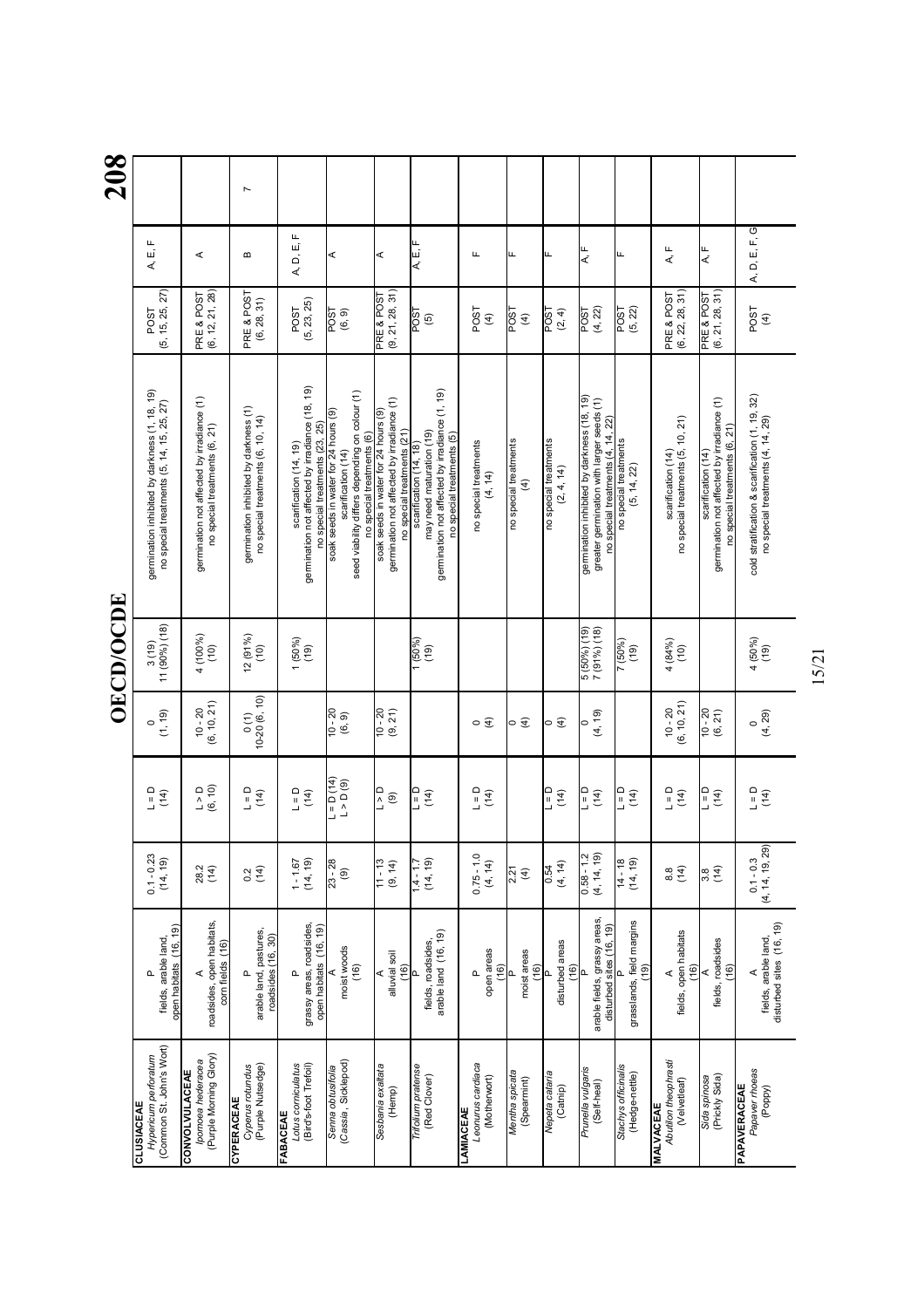| 208                                                              |                                                      |                             |                                                        |                           | <b>OECD/OCDE</b>                     |                                                                                                                                                                                     |                                        |         |    |
|------------------------------------------------------------------|------------------------------------------------------|-----------------------------|--------------------------------------------------------|---------------------------|--------------------------------------|-------------------------------------------------------------------------------------------------------------------------------------------------------------------------------------|----------------------------------------|---------|----|
| (Common Bentgrass)<br>Agrostis tenuis<br>POACEAE                 | lawns, pastures<br>$\widetilde{6}$                   | 0.07<br>(14)                | $\frac{1}{2}$<br>(10)                                  | $R_{0}$                   | 10(62%)<br>(10)                      | germination inhibited by darkness (1, 17-19)<br>no special treatments (10)                                                                                                          | POST<br>(10)                           | ш<br><  |    |
| Alopecurus myosuroides<br>(Foxtail)                              | fields, open habitats<br>(16)<br>⋖                   | $0.9 - 1.6$<br>(29, 34)     | $\begin{array}{c} 0 \\ 1 \end{array}$<br>(14)          | (29)                      | $< 24 (30\%)$<br>(34)                | germination inhibited by darkness (1)<br>treat with 101 mg/L KNO <sub>3</sub> (14)<br>no special treatments (34)<br>warm stratification (1)<br>scarification (14)                   | PRE & POS<br>(28, 34)                  | ⋖       | 32 |
| Avena fatua<br>sua fatua<br>aus anevA                            | open habitats (16)<br>cultivated areas,<br>⋖         | $7 - 37.5$<br>(14, 30)      | $L = D(14)$<br>$\mathsf{L} > \mathsf{D}\left(6\right)$ | $\frac{10 - 20}{(6, 10)}$ | 3(70%)<br>(18)                       | darkness inhibits germination (1)<br>no special treatments (6, 10, 14)<br>cold stratification (1, 18)<br>scarification (7, 32)                                                      | PRE & POST<br>(6, 10, 28, 31)          | ⋖       |    |
| <b>Bromus tectorum</b><br>(Downy Brome)                          | fields, roadsides,<br>arable land (16)<br>⋖          | $0.45 - 2.28$<br>(14, 29)   | $L = D$<br>(14)                                        | (29)<br>3                 |                                      | germination inhibited by light (1)<br>maturation period (1, 7, 32)<br>no special treatments (14)                                                                                    | PRE & POST<br>(28, 31)                 | ⋖       |    |
| Cynosurus cristatus<br>(Dog's-tail Grass)                        | open habitats (16, 19)<br>fields, roadsides,         | (14, 19, 29)<br>$0.5 - 0.7$ | $\Box = \Box$<br>(14)                                  | (29)<br>$\circ$           | 3 (50%)<br>(19)                      | germination not affected by irradiance (19)<br>no special treatments (14, 29)                                                                                                       | $\frac{1}{2004}$<br>$\widehat{\Theta}$ | ⋖       |    |
| Digitaria sanguinalis<br>(Crabgrass)                             | open habitats (16)<br>fields, turf,<br>⋖             | $0.52 - 0.6$<br>(14, 30)    | $1 = 0$<br>(14)                                        | $10 - 20$<br>(21)         | $14 (94\%)$<br>(7)<br>7(75%)         | scarification, cold stratification, & maturation (1, 7, 14, 32)<br>germination inhibited by darkness (1)<br>treat with 101 mg/L KNO <sub>3</sub> (14)<br>no special treatments (21) | PRE & POST<br>(18, 25, 31)             | ⋖       |    |
| Echinochloa crusgalli<br>(Barnyard Grass)                        | $\leq \frac{6}{5}$                                   | $\frac{1.5}{(14)}$          | $L = D(14)$<br>L > D(3)                                | $\frac{10-20}{(7, 21)}$   |                                      | germination not affected by irradiance (1)<br>no special treatments (3, 14, 21)<br>scarification (7, 32)                                                                            | (3, 21, 28, 31)<br>PRE & POST          | ⋖       |    |
| Elymus canadensis<br>(Canada Wild Rye)                           | riparian, disturbed sites<br>(16)                    | (14, 30)<br>$4 - 5$         | $\begin{array}{c}\n0 \\ 1\n\end{array}$<br>(11)        | (11)                      | $14 - 28$<br>(11)                    | no special treatments<br>(2, 11)                                                                                                                                                    | 180d<br>$\widehat{\infty}$             | C, D, E |    |
| Festuca pratensis<br>(Fescue)                                    | fields, moist areas<br>(16, 19)                      | $1.53 - 2.2$<br>(16, 19)    | $(01)$ $Q = 7$<br>( $(14)$ )                           | ສີ<br>ຂ                   | $\frac{9(74\%)(10)}{2(50\%)(19)}$    | no special treatments<br>(10, 19)                                                                                                                                                   | <b>POST</b><br>(10)                    | ⋖       |    |
| Hordeum pusillum<br>(Little Barley)                              | pastures, roadsides,<br>open habitats (16)           | $\frac{28}{3.28}$           |                                                        |                           |                                      | germination not affected by irradiance (1)<br>warm stratification (1)                                                                                                               | PRE<br>(31)                            |         |    |
| Phleum pratense<br>(Timothy)                                     | pastures, arable fields,<br>disturbed sites (16, 19) | (14, 19)<br>0.45            | (10, 14)<br>$\overline{a}$                             | (10, 19)                  | (61) (%09) 8<br>(01) (%12) 7         | germination not affected by irradiance (17)<br>germination inhibited by darkness (19)<br>no special treatments (10, 14, 17, 19)                                                     | $\frac{1}{2004}$<br>(10)               | E<br>K  |    |
| Polygonum convolvulus<br>(Black Bindweed)<br><b>POLYGONACEAE</b> | roadsides (16)<br>open habitats,<br>⋖                | (4, 14, 29)<br>$5 - 8$      | $\begin{array}{c}\n 0 \\  0 \\  0\n \end{array}$       | $0 - 2$<br>(4, 29)        |                                      | cold stratification for 4 - 8 weeks (1, 2, 4, 20, 29)<br>germination not affected by irradiance (1)                                                                                 | 1, 2, 20, 28, 31<br>PRE&POST           | ⋖       | 32 |
| Polygonum lapathifolium<br>(Pale Persicaria)                     | moist soil<br>(16)                                   | $1.8 - 2.5$<br>(14)         | $\sim 1$<br>$\widehat{\mathbf{e}}$                     |                           | 5(94%)<br>(18)                       | germination not affected by irradiance (1)<br>germination inhibited by darkness (18)<br>no special treatments (5)<br>cold stratification (1)                                        | PRE & POST<br>$\widehat{\mathbf{e}}$   | A, E    |    |
| Polygonum pennsylvanicum<br>(Pennsylvania Smartweed)             | fields, open habitats<br>(16)<br>⋖                   | (14, 29)<br>$3.6 - 7$       |                                                        | (29)<br>2                 |                                      | cold stratification for 4 wks at 0 - 5oC (1, 29)<br>germination inhibited by darkness (1)                                                                                           | PRE<br>(31)                            | ⊞<br>√  |    |
| Polygonum periscaria<br>(Smartweed)                              | arable land (16, 19)<br>disturbed areas,             | $2.1 - 2.3$<br>(14, 19)     | $\frac{1}{2}$<br>(13)                                  | $\frac{6}{5}$             | $2(50\%)(19)$<br>14(13)              | scarification, cold stratification, GA treatment (14)<br>germination inhibited by darkness (19)<br>cold stratification, maturation (17-19)<br>no special treatments (13)            | <b>LSOd</b><br>(13)                    | ⋖       | 32 |
| Rumex crispus<br>(Curly Dock)                                    | arable fields, roadsides<br>open areas (16, 19)      | $1.3 - 1.5$<br>(4, 14, 19)  | (14, 33)<br>$\Box = \Box$                              | (4, 19, 33)<br>0          | $\frac{3 (50\%)(19)}{6 (100\%)(33)}$ | germination inhibited by darkness (18, 19)<br>maturation may be necessary (18)<br>no special treatments (4, 14, 33)                                                                 | POST<br>(4, 33)                        | A, E    | 32 |

16/21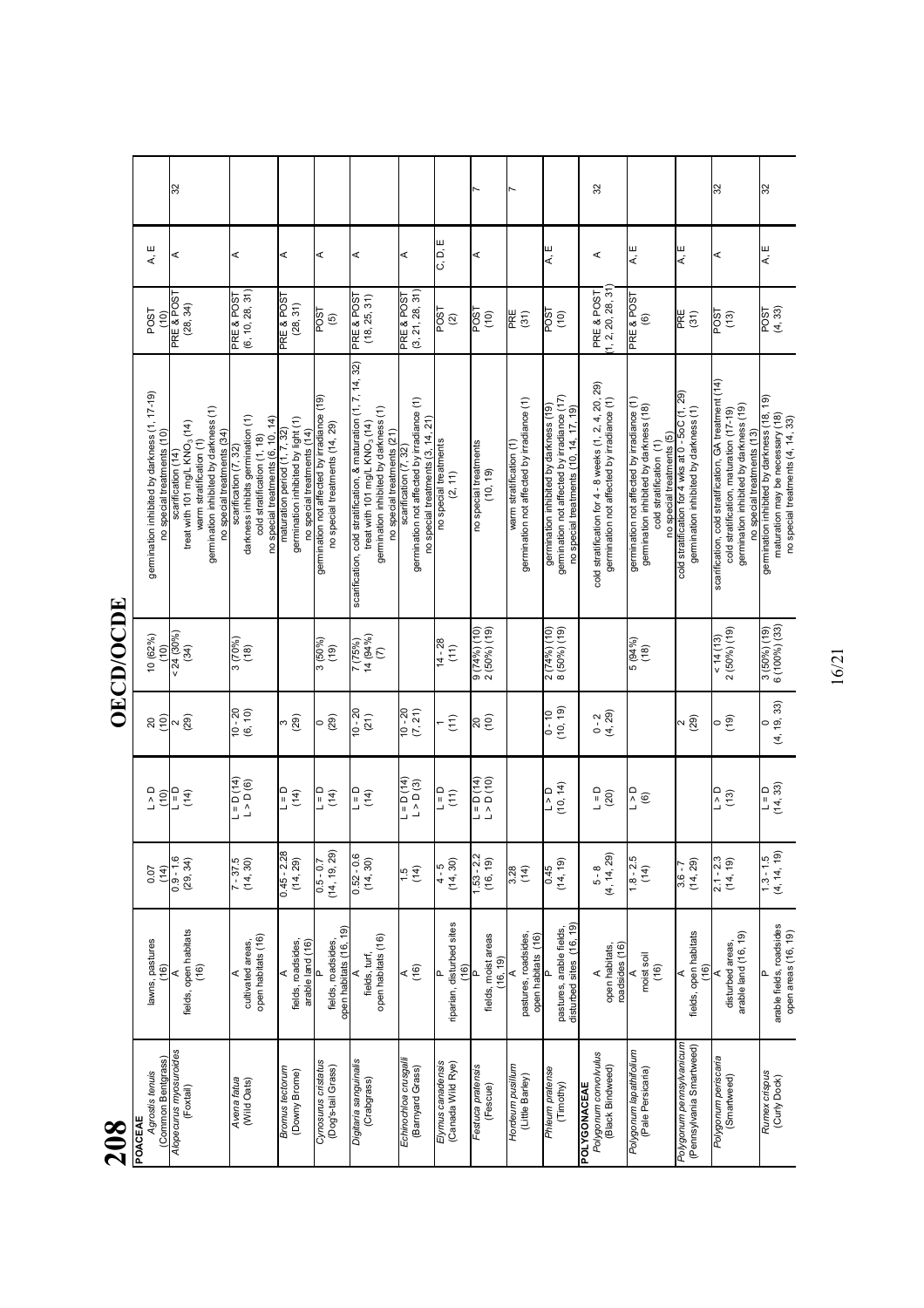| 208              |                                                                                                                            | 32                                                             |                                                                                                                    | 32                                                                                                                                                    |                                                  |                                                                                  | 32                                                                                                   |
|------------------|----------------------------------------------------------------------------------------------------------------------------|----------------------------------------------------------------|--------------------------------------------------------------------------------------------------------------------|-------------------------------------------------------------------------------------------------------------------------------------------------------|--------------------------------------------------|----------------------------------------------------------------------------------|------------------------------------------------------------------------------------------------------|
|                  | A, F                                                                                                                       |                                                                | ⋖                                                                                                                  | ⋖                                                                                                                                                     | ⋖                                                | D, G, F                                                                          | ⋖                                                                                                    |
|                  | POST<br>(2, 4)                                                                                                             | $(5, 22, 24-26)$<br><b>POST</b>                                | (5, 22, 25, 26)<br>POST                                                                                            | PRE & POST<br>(6, 28)                                                                                                                                 | (5, 22, 24, 26)<br>POST                          | $(4, 22 - 26)$<br>POST                                                           | PRE & POST<br>(28)                                                                                   |
| <b>DECD/OCDE</b> | cold stratification, GA treatment (1,14, 18, 19, 32)<br>light required for germination (1)<br>no special treatments (2, 4) | no special treatments<br>$(5, 14, 22, 24 - 26)$                | germination inhibited by darkness (18, 19)<br>no special treatments (5, 14, 22, 25, 26)<br>warm stratification (1) | germination not affected by irradiance (18, 19)<br>no special treatments (6, 14)<br>cold stratification (1, 18, 19)<br>light inhibits germination (1) | no special treatments<br>(5, 14, 22, 24, 26, 29) | germination inhibited by darkness (1, 17-19)<br>no special treatments (4, 22-26) | germination inhibited by darkness (18, 19)<br>no special treatments (14)<br>cold stratification (18) |
|                  | $(60%)$<br>(19)                                                                                                            | (19, 29)<br>41 - 56                                            | 16 (79%) (18)<br>$5(50\%)(19)$                                                                                     | $6(100\%)(18)$<br>$5(50\%)(19)$                                                                                                                       |                                                  | 6 (50%) (19)<br>8 (99%) (18)                                                     | $5(96\%)(18)$<br>3(19)                                                                               |
|                  |                                                                                                                            | (29)                                                           | (19)<br>$\circ$                                                                                                    |                                                                                                                                                       | (29)<br>2                                        | (4, 19)<br>$\circ$                                                               | (19)<br>$\circ$                                                                                      |
|                  | $\begin{array}{c}\n\Box \\ \Box \\ \Box\n\end{array}$                                                                      | $\Box = \Box$<br>(14)                                          | $\Box$<br>(14)                                                                                                     | $\Box = \Box$<br>(14)                                                                                                                                 | $1 = D$<br>(14)                                  | $\Box =$<br>(14)                                                                 | $L = D$<br>(14)                                                                                      |
|                  | (4, 14, 19)<br>$0.4 - 0.5$                                                                                                 | (14, 19, 29)<br>$1.5 - 2$                                      | $0.8 - 1.5$<br>(14, 19)                                                                                            | $7 - 9$<br>(14, 19)                                                                                                                                   | (29)                                             | (4, 14, 19)<br>$0.1 - 0.6$                                                       | $0.5 - 0.6$<br>(14, 19)                                                                              |
|                  | arable fields, open areas,<br>disturbed sites (16, 19)                                                                     | arable fields, roadsides,<br>open areas (16, 19)               | hedgerows, moist areas<br>(16, 19)                                                                                 | arable fields, moist areas,<br>disturbed sites (16, 19)<br>$\triangleleft$                                                                            | open areas (8)<br>hedgebanks.<br>$\Omega$        | open areas (16, 19)<br>hedgerows,<br>ட<br>ம                                      | arable fields, open areas,<br>disturbed sites (16, 19)                                               |
|                  | (Scarlett Pimpernel)<br>Anagallis arvensis<br><b>PRIMULACEAE</b>                                                           | (Common Buttercup)<br>Ranunculus acris<br><b>RANUNCULACEAE</b> | Geum urbanum<br>(Yellow Avens)<br><b>ROSACEAE</b>                                                                  | Galium aparine<br>(Cleavers)<br><b>RUBIACEAE</b>                                                                                                      | (Hedge Bedstraw)<br>Galium mollugo               | <b>SCROPHULARIACEAE</b><br>Digitalis purpurea<br>(Foxglove)                      | Veronica persica<br>(Speedwell)                                                                      |

1 A = Annuals, B = Biennials, P = Perennials. 1 A = Annuals, B = Biennials, P = Perennials.

2 References 11, 14 and 33 refer to proportion of light (L) and darkness (D) required to induce seed germination. References 3, 6, 9, 10, 13, 20 refer to growing conditions in greenhouses. 2 References 11, 14 and 33 refer to proportion of light (L) and darkness (D) required to induce seed germination. References 3, 6, 9, 10, 13, 20 refer to growing conditions in greenhouses.

<sup>3</sup> 0 mm indicates seeds were sown on the soil surface or that seeds need light to germinate. 3 0 mm indicates seeds were sown on the soil surface or that seeds need light to germinate.

4 The numbers provided represent the number of days in which a percent of seeds germinated according to provided reference, e.g., 3 days (50%) germination (reference 19). 4 The numbers provided represent the number of days in which a percent of seeds germinated according to provided reference, e.g., 3 days (50%) germination (reference 19).

<sup>5</sup> Duration of maturation and or stratification not always available. Except for cold treatment requirements, temperature conditions are not specified since in greenhouse testing there is limited temperature control. 5 Duration of maturation and or stratification not always available. Except for cold treatment requirements, temperature conditions are not specified since in greenhouse testing there is limited temperature control. Most seeds will germinate under normal fluctuation of temperatures found in greenhouses. Most seeds will germinate under normal fluctuation of temperatures found in greenhouses.

<sup>6</sup> Indicates species was utilized in either a pre-emergence (PRE) and/or post-emergence (POST) plant toxicity test involving herbicides.  $^6$  Indicates species was utilized in either a pre-emergence (PRE) and/or post-emergence (POST) plant toxicity test involving herbicides.

7 Provides example(s) of commercial seed suppliers.

Provides example(s) of commercial seed suppliers.

<sup>8</sup> Provides two alternative reference(s) that were consulted. 8 Provides two alternative reference(s) that were consulted.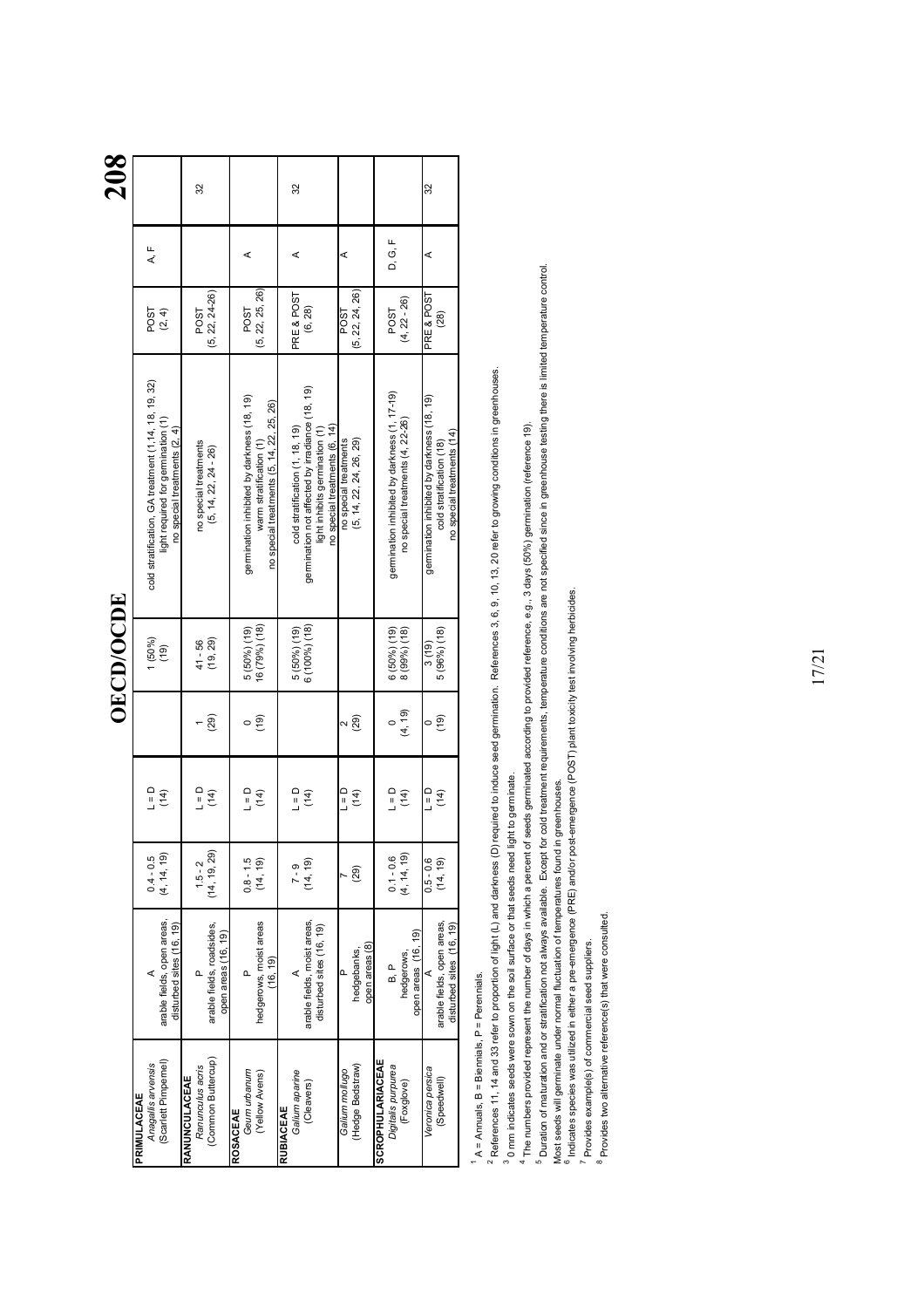### **Seed Suppliers Cited**

### **Supplier ID Supplier Information** A Herbiseed New Farm, Mire Lane, West End, Twyford RG10 0NJ ENGLAND +44 (0) 1189 349 464 www.herbiseed.com B Tropilab Inc. 8240 Ulmerton Road, Largo, FL 33771-3948 USA (727) 344 - 4050 www.tropilab.com C Pterophylla - Native Plants & Seeds #316 Regional Road 60, RR#1, Walsingham, ON N0E 1X0 CANADA (519) 586 - 3985 D Applewood Seed Co. 5380 Vivian St., Arvada, CO 80002 USA (303) 431 - 7333 www.applewoodseed.com E Ernst Conservation Seeds 9006 Mercer Pike, Meadville, PA 16335 USA (800) 873 - 3321 www.ernstseed.com F Chiltern Seeds Bortree Stile, Ulverston, Cumbria LA12 7PB ENGLAND +44 1229 581137 www.chilternseeds.co.uk

G Thompson & Morgan P.O. Box 1051, Fort Erie, ON L2A 6C7 CANADA (800) 274 - 7333 www.thompson-morgan.com

### **References Cited**

- 1. Baskin, C.C. & Baskin, J.M. 1998. Seeds. Academic Press, Toronto
- 2. Blackburn, L.G. & Boutin, C. 2003. Subtle effects of herbicide use in the context of genetically modified crops: a case study with glyphosate (Round-Up®). *Ecotoxicology*, 12:271-285.
- 3. Boutin, C., Lee, H-B., Peart, T., Batchelor, P.S., & Maguire, R.J. 2000. Effects of the sulfonylurea herbicide metsulfuron methyl on growth and reproduction of five wetland and terrestrial plant species. *Environmental Toxicology & Chemistry*, 19(10):2532-2541.
- 4. Boutin, C., Elmegaard, N., & Kjaer, C. 2004. Toxicity testing of fifteen non-crop plant species with six herbicides in a greenhouse experiment: implications for risk assessment. *Ecotoxicology*, 13:349-369.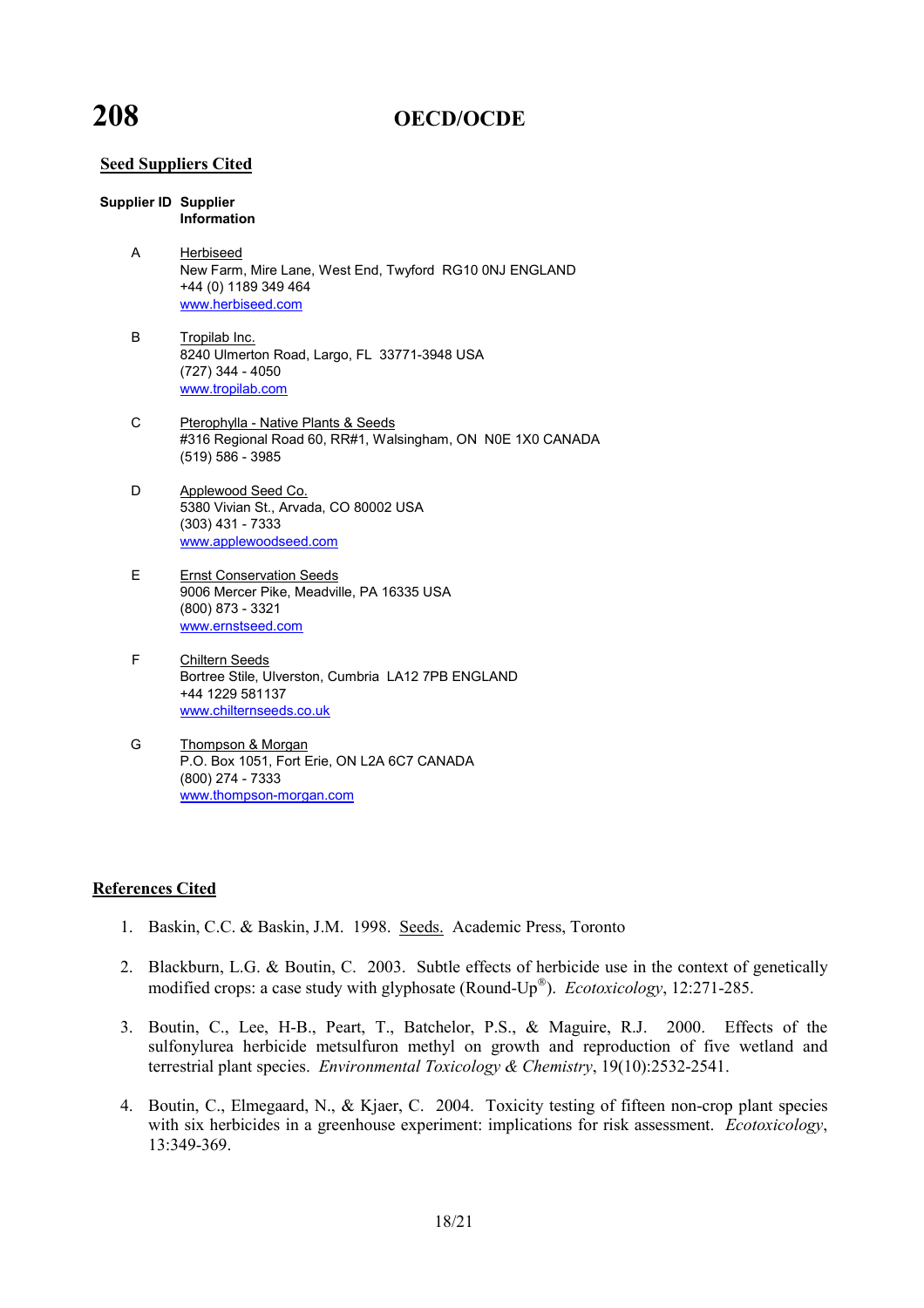- 5. Breeze, V., Thomas, G., & Butler, R. 1992. Use of a model and toxicity data to predict the risks to some wild plant species from drift of four herbicides. *Annals of Applied Biology*, 121:669-677.
- 6. Brown, R.A., & Farmer, D. 1991. Track-sprayer and glasshouse techniques for terrestrial plant bioassays with pesticides. In: Plants for toxicity assessment: 2nd volume. *ASTM STP 1115*, J.W. Gorsuch, W.R. Lower, W.Wang, & M.A. Lewis, eds. American Society for Testing & Materials, Philadelphia. pp 197 – 208.
- 7. Buhler, D.D. & Hoffman, M.L. 1999. Anderson's guide to practical methods of propagating weeds and other plants. Weed Science Society of America, Lawrence, K.
- 8. Clapham, A.R., Tutin, T.G., & Warburg, E.F. 1981. Excursion flora of the British Isles, 3<sup>rd</sup> ed. Cambridge University Press, Cambridge
- 9. Clay, P.A. & Griffin, J.L. 2000. Weed seed production and seedling emergence response to lateseason glyphosate applications. *Weed Science*, 48:481-486.
- 10. Cole, J.F.H. & Canning, L. 1993. Rationale for the choice of species in the regulatory testing of the effects of pesticides on terrestrial non-target plants. *BCPC – Weeds*. pp. 151 – 156.
- 11. Fiely, M. (Ernst Conservation Seeds). 2004. Personal communication. (http://www.ernstseed.com)
- 12. Fletcher, J.S., Johnson, F.L., & McFarlane, J.C. 1990. Influence of greenhouse versus field testing and taxonomic differences on plant sensitivity to chemical treatment. *Environmental Toxicology & Chemistry,* 9:769-776.
- 13. Fletcher, J.S., Pfleeger, T.G., Ratsch, H.C., & Hayes, R. 1996. Potential impact of low levels of chlorsulfuron and other herbicides on growth and yield of nontarget plants. *Environmental Toxicology & Chemistry*, 15(7):1189-1196.
- 14. Flynn, S., Turner, R.M., and Dickie, J.B. 2004. Seed Information Database (release 6.0, Oct 2004) Royal Botanic Gardens, Kew http://www.rbgkew.org.uk/data/sid
- 15. Franzaring, J., Kempenaar, C., & van der Eerden, L.J.M. 2001. Effects of vapours of chlorpropham and ethofumesate on wild plant species. *Environmental Pollution*, 114:21-28.
- 16. Gleason, H.A. & Cronquist, A. 1991. Manual of vascular plants of northeastern United States and adiacent Canada, 2<sup>nd</sup> ed. New York Botanical Garden, Bronx, NY
- 17. Grime, J.P. 1981. The role of seed dormancy in vegetation dynamics. *Annals of Applied Biology*, 98:555-558.
- 18. Grime, J.P., Mason, G., Curtis, A.V., Rodman, J., Band, S.R., Mowforth, M.A.G., Neal, A.M., & Shaw, S. 1981. A comparative study of germination characteristics in a local flora. *Journal of Ecology*, 69:1017-1059.
- 19. Grime, J.P., Hodgson, J.G., & Hunt, R. 1988. Comparative plant ecology: a functional approach to common British species. Unwin Hyman Ltd., London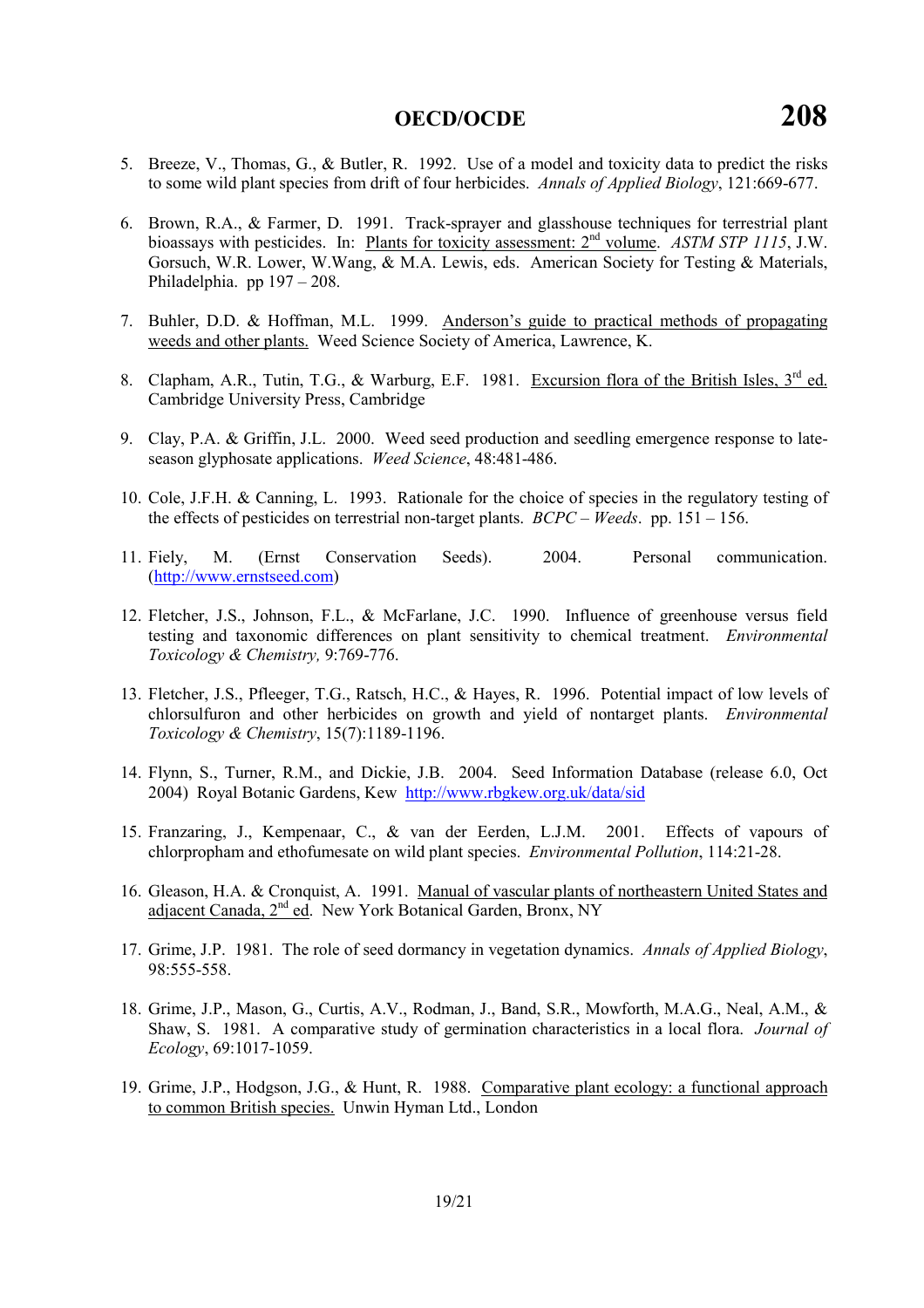- 20. Kjaer, C. 1994. Sublethal effects of chlorsulfuron on black bindweed (*Polygonum convolvulus* L.). *Weed Research*, 34:453-459.
- 21. Klingaman, T.E., King, C.A., & Oliver, L.R. 1992. Effect of application rate, weed species, and weed stage of growth on imazethapyr activity. *Weed Science*, 40:227-232.
- 22. Marrs, R.H., Williams, C.T., Frost, A.J., & Plant, R.A. 1989. Assessment of the effects of herbicide spray drift on a range of plant species of conservation interest. *Environmental Pollution*, 59:71-86.
- 23. Marrs, R.H., Frost, A.J., & Plant, R.A. 1991. Effects of herbicide spray drift on selected species of nature conservation interest: the effects of plant age and surrounding vegetation structure. *Environmental Pollution*, 69:223-235.
- 24. Marrs, R.H., Frost, A.J., & Plant, R.A. 1991. Effects of mecoprop drift on some plant species of conservation interest when grown in standardized mixtures in microcosms. *Environmental Pollution*, 73:25-42.
- 25. Marrs, R.H., Frost, A.J., Plant, R.A., & Lunnis, P. 1993. Determination of buffer zones to protect seedlings of non-target plants from the effects of glyphosate spray drift. *Agriculture, Ecosystems, & Environment*, 45:283-293.
- 26. Marrs, R.H. & Frost, A.J. 1997. A microcosm approach to detection of the effects of herbicide spray drift in plant communities. *Journal of Environmental Management*, 50:369-388.
- 27. Marshall, E.J.P. & Bernie, J.E. 1985. Herbicide effects on field margin flora. *BCPC Weeds.* pp. 1021-1028.
- 28. McKelvey, R.A., Wright, J.P., & Honegger, J.L. 2002. A comparison of crop and non-crop plants as sensitive species for regulatory testing. *Pest Management Science*, 58:1161-1174.
- 29. Morton, S. (Herbiseed). 2004. Personal communication. (http://www.herbiseed.com)
- 30. USDA, NRCS. 2004. The Plants Database, version 3.5. (http://plants.usda.gov). National Plant Data Centre, Baton Rouge, LA 70874-4490 USA
- 31. USEPA. 1999. One-Liner Database. [U.S. E.P.A./Office of Pesticide Programs/Environmental Fate and Effects Division/Environmental Epidemiology Branch].
- 32. Webster, R.H. 1979. Technical Report No. 56: Growing weeds from seeds and other propagules for experimental purposes. Agricultural Research Council Weed Research Organization, Oxford.
- 33. White, A. L. & Boutin, C. (National Wildlife Research Centre, Environment Canada). 2004. Personal communication.
- 34. Zwerger, P. & Pestemer, W. 2000. Testing the phytotoxic effects of herbicides on higher terrestrial non-target plants using a plant life-cycle test. *Z. PflKrankh. PflSchutz, Sonderh.,*  17:711-718.